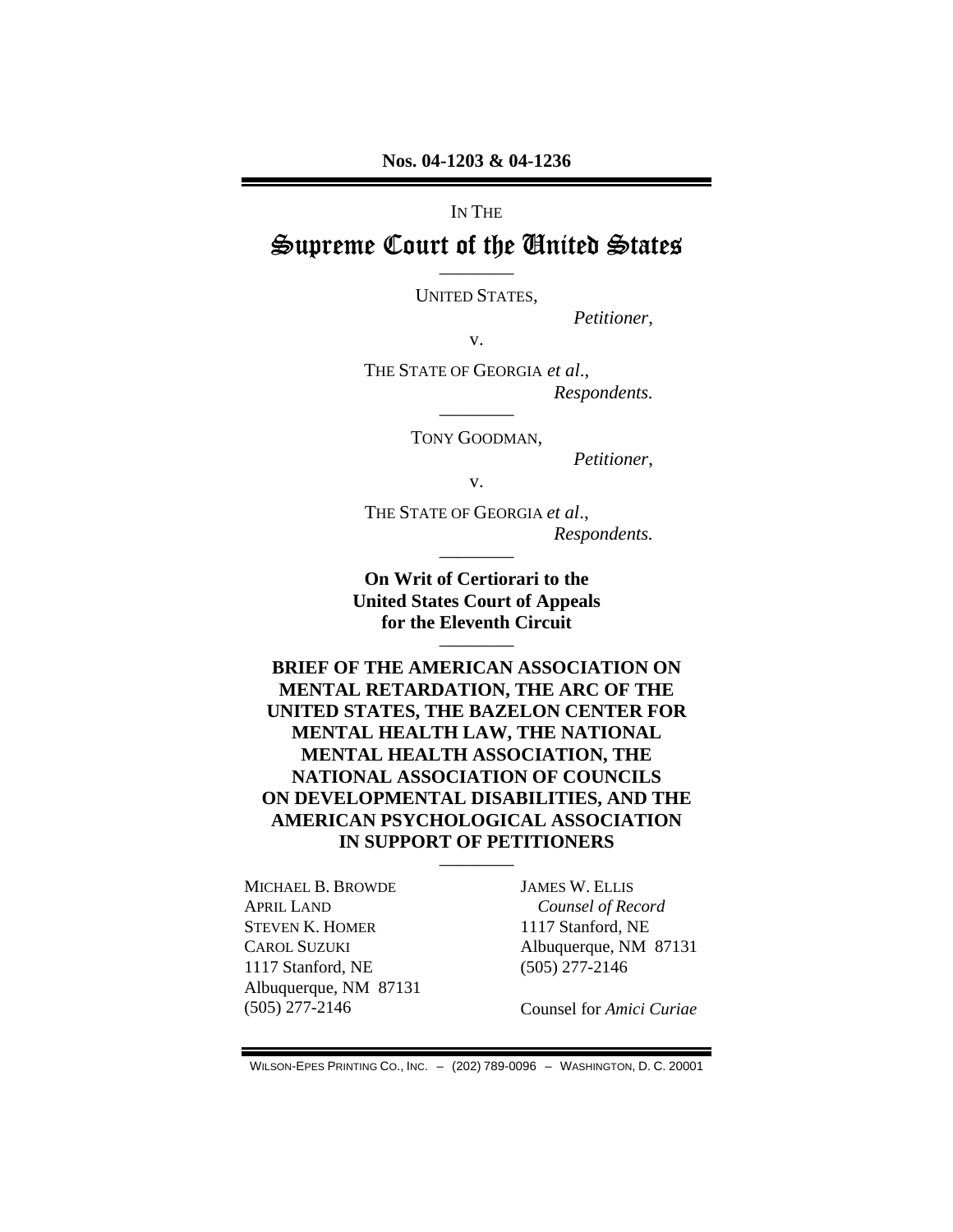## TABLE OF CONTENTS

|                                                                                                                                                                                 | Page           |
|---------------------------------------------------------------------------------------------------------------------------------------------------------------------------------|----------------|
|                                                                                                                                                                                 | ij             |
|                                                                                                                                                                                 | 1              |
|                                                                                                                                                                                 | 1              |
|                                                                                                                                                                                 | $\overline{2}$ |
|                                                                                                                                                                                 | 3              |
| Prisoners with mental retardation and other serious                                                                                                                             | 4              |
| Factors influencing the incarceration of individuals<br>with mental disabilities in prisons and jails today                                                                     | 6              |
|                                                                                                                                                                                 | 14             |
| PRISONERS WHO HAVE MENTAL DIS-<br>$\mathbf{I}$ .<br>ABILITIES ARE PARTICULARLY VUL-<br>NERABLE TO THE MISTREATMENT AND<br>DISCRIMINATION ADDRESSED BY THE                       | 14             |
| A. Failure to provide needed treatment or<br>habilitation imperils the safety and health<br>of prisoners with mental disabilities                                               | 14             |
| B. Prisoners with mental disabilities have<br>been subjected to harmful neglect and                                                                                             | 19             |
| II.<br>ADA'S PROTECTION OF THE<br><b>THE</b><br>RIGHTS OF INMATES WITH DISABILI-<br><b>IS</b><br>CONSISTENT<br>TIES<br>WITH<br>THE<br>TRADITION<br>OF<br><b>DEFERENCE</b><br>TO |                |
| CORRECTIONAL OFFICIALS                                                                                                                                                          | 21             |
|                                                                                                                                                                                 | 25             |
|                                                                                                                                                                                 | 1a             |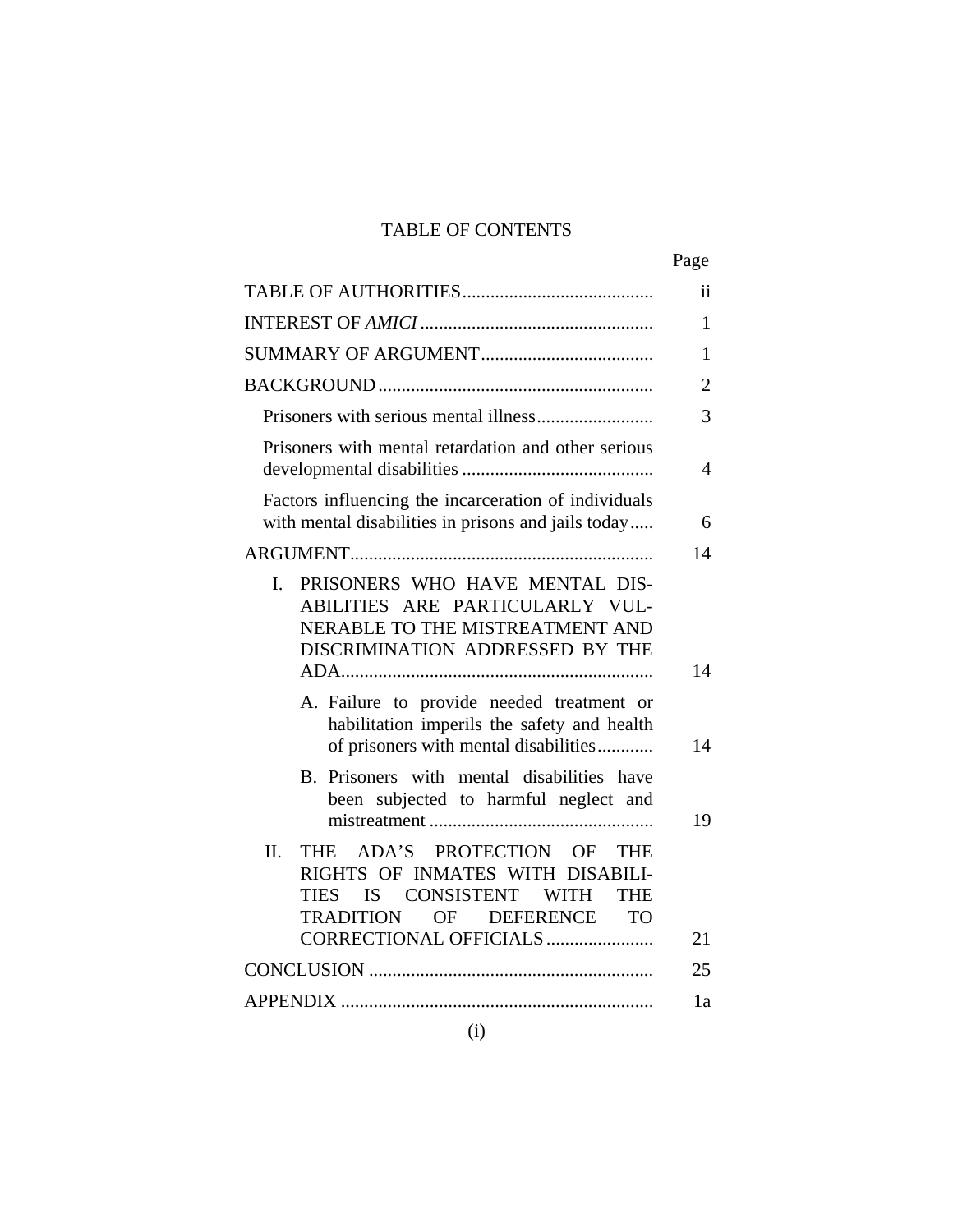#### TABLE OF AUTHORITIES

SUPREME COURT CASES: Page *Albertson's Inc. v. Kirkingburg*, 527 U.S. 555 (1999)................................................................. 3 *Almendarez-Torres v. United States*, 523 U.S. 224 (1998).......................................................... 10 *Atkins v. Virginia*, 536 U.S. 304 (2002) ................ 6, 8 *Bd. of Trustees of the Univ. of Ala. v. Garrett*, 531 U.S. 356 (2001) .......................................... 13 *City of Boerne v. Flores*, 521 U.S. 507 (1997)...... 14 *City of Cleburne v. Cleburne Living Ctr.*, 473 U.S. 432 (1985) ................................................. 13, 19 *Estelle v. Gamble*, 429 U.S. 97 (1976) .................. 14, 24 *Farmer v. Brennan*, 511 U.S. 825 (1994).............. 18, 21 *Ford v. Wainwright*, 477 U.S. 399 (1986)............. 11-12 *Foucha v. Louisiana*, 504 U.S. 71 (1992) ............. 8 *Hope v. Pelzer*, 536 U.S. 730 (2002)..................... 23 *Johnson v. California*, 543 U.S. \_\_, 125 S. Ct. 1141 (2005)........................................................ 23 *Jones v. North Carolina Prisoners' Union*, 433 U.S. 119 (1977) ................................................. 21 *Olmstead v. L.C.*, 527 U.S. 581 (1999) ................. 13 *O'Lone v. Estate of Shabazz*, 482 U.S. 342 (1987)................................................................. 23 *Penn. Dep't of Corr. v. Yeskey*, 524 U.S. 206 (1998)................................................................. 22, 23 *Pennhurst State School and Hospital v. Halderman*, 451 U.S. 1 (1981)...................................... 12, 17 *Tennard v. Dretke*, 542 U.S. \_\_\_, 124 S. Ct. 2562 (2004)........................................................ 8 *Turner v. Safley*, 482 U.S. 78 (1987)..................... 21-24 *Vitek v. Jones*, 445 U.S. 480 (1980) ...................... 22 *Washington v. Harper*, 494 U.S. 210 (1990)......... 24 *Wilkinson v. Austin*, 545 U.S. \_\_, 125 S.Ct. 2384 (2005)................................................................. 12 *Youngberg v. Romeo*, 457 U.S. 307 (1982)........... 12, 17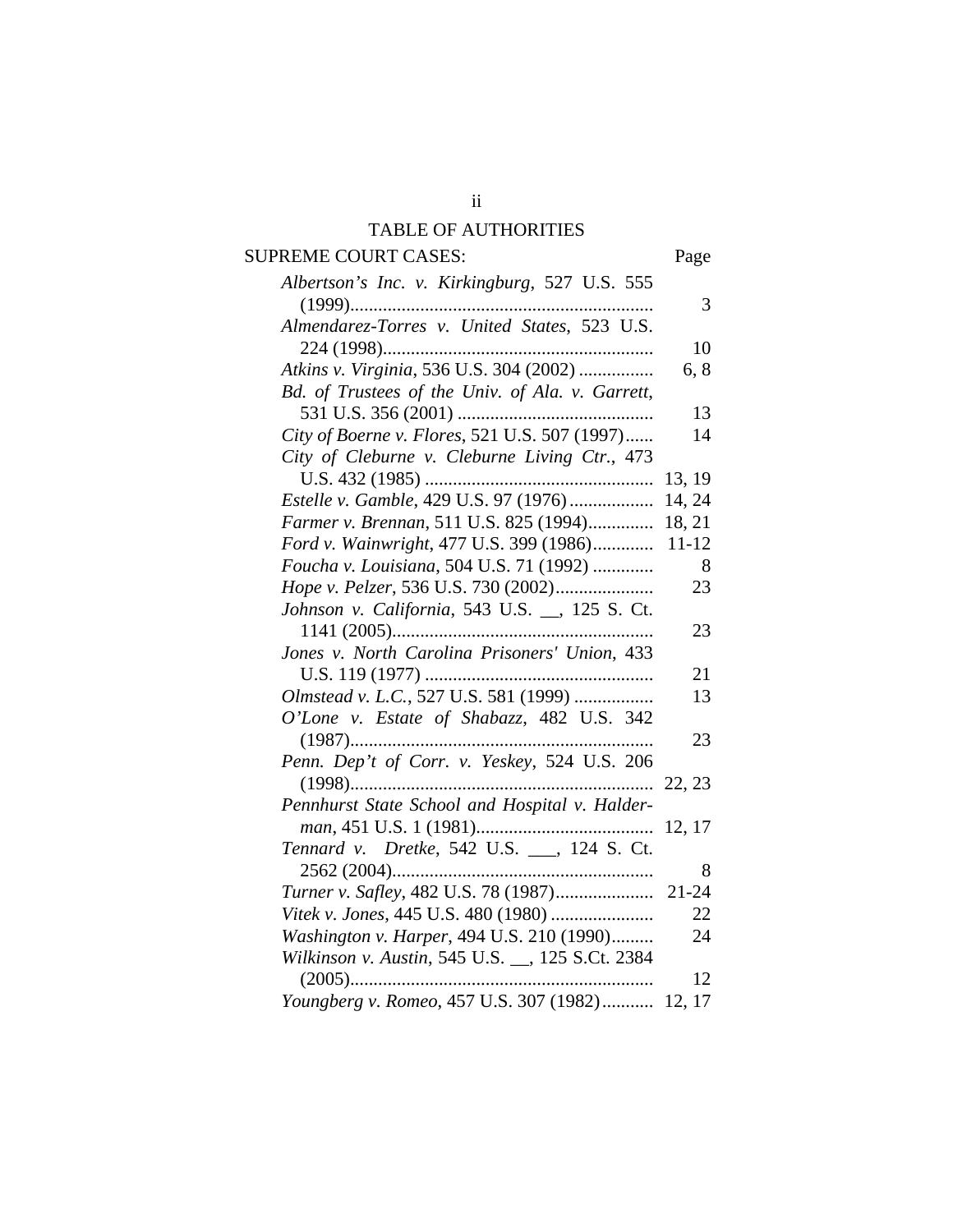# OTHER FEDERAL CASES: Page

| Arnold ex rel. H.B. v. Lewis, 803 F. Supp. 246   |        |
|--------------------------------------------------|--------|
|                                                  | 21     |
| Balla v. Idaho State Bd. of Corr., 595 F. Supp.  |        |
|                                                  | 15     |
| Battle v. Anderson, 376 F. Supp. 402 (E.D. Okla. |        |
| 1974)                                            | 16     |
| Casey v. Lewis, 834 F. Supp. 1477 (D. Ariz.      |        |
| 1993)                                            | 20     |
| Cody v. Hillard, 599 F. Supp. 1025 (D.S.D.       |        |
|                                                  | 15     |
| Coleman v. Wilson, 912 F. Supp. 1282 (E.D. Cal.  |        |
| $1995)$                                          | 16     |
| Jones'El v. Berge, 164 F. Supp. 2d 1096 (W.D.    |        |
|                                                  | 20     |
| Langley v. Coughlin, 715 F. Supp. 522 (S.D.N.Y.  |        |
|                                                  | 16, 20 |
| Madrid v. Gomez, 889 F. Supp. 1146 (N.D. Cal     |        |
| 1995)<br>.                                       | 16, 20 |
| Mitchell v. Untreiner, 421 F. Supp. 886 (N.D.    |        |
|                                                  | 16     |
| Ramos v. Lamm, 639 F.2d 559 (10th Cir. 1980)     | 16     |
| Ruiz v. Estelle, 503 F. Supp. 1265, 1346 (S.D.   |        |
| Tex. 1980), aff'd in relevant part, 679 F.2d     |        |
|                                                  |        |
| Taylor v. Mich. Dept. of Corr., 69 F.3d 76 (6th  |        |
| Cir. 1995)                                       | 18     |
| Tillery v. Owens, 719 F. Supp. 1256 (W.D. Pa.    |        |
|                                                  | 16     |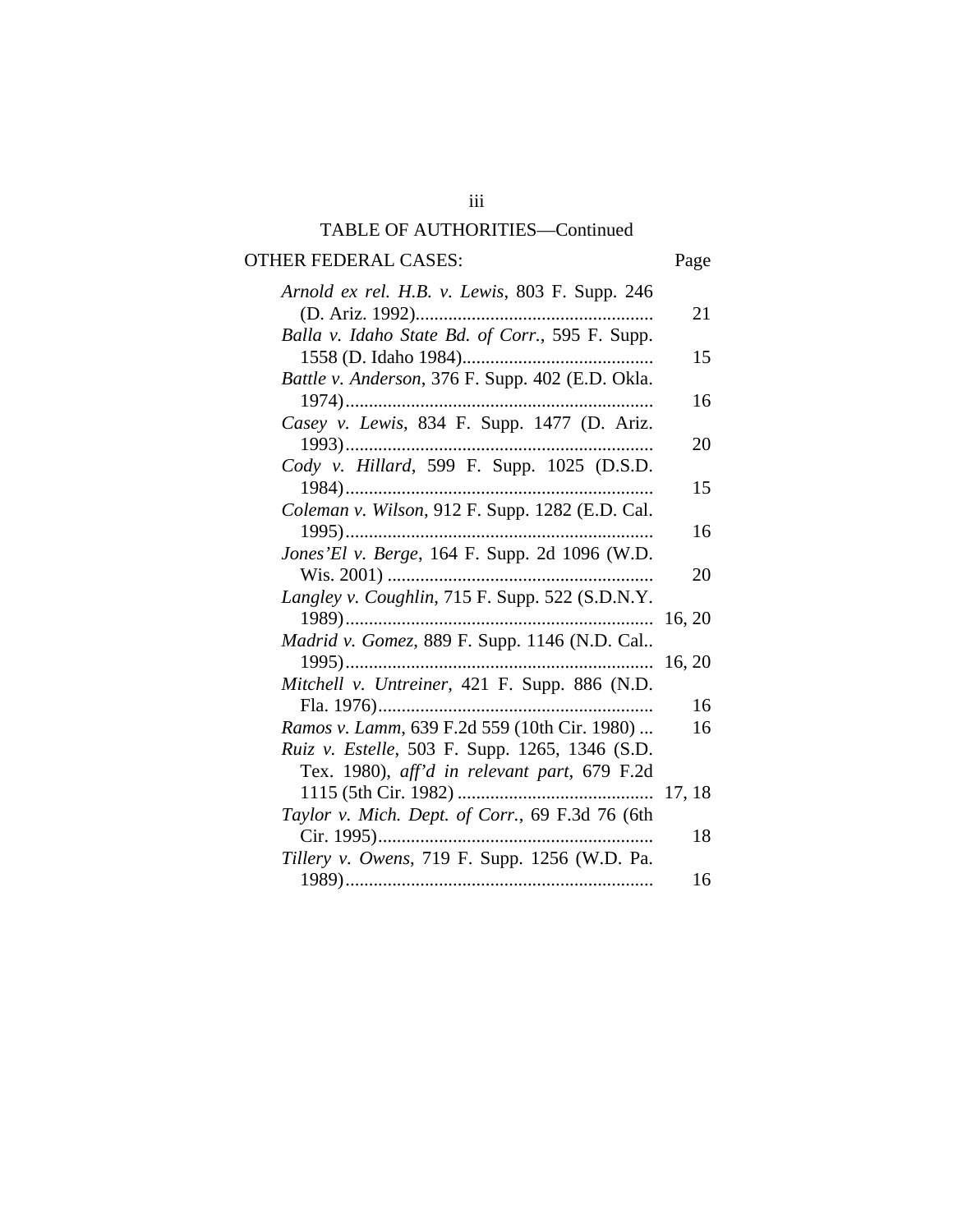## STATE CASES: Page

| <i>Finger v. State, 27 P.3d 66 (Nev. 2001)</i>    | 9  |
|---------------------------------------------------|----|
| <i>People v. Wells, 202 P.2d 53 (Cal. 1949)</i>   | 9  |
| <i>Walker v. State, 68 P.3d 872 (Mont. 2003) </i> | 20 |

## STATUTES:

|                                        | 23 |
|----------------------------------------|----|
|                                        | 19 |
|                                        | 23 |
|                                        | 9  |
|                                        |    |
| Kan. Stat. Ann. §§ 22-3219-3220 (1996) |    |
| Mont. Code. Ann. § 46-14-102 (2003)    |    |
|                                        |    |

## OTHER LEGAL AND CLINICAL AUTHORITY:

| AAMR, Mental Retardation: Definition, Classifi-     |       |
|-----------------------------------------------------|-------|
| cation, and Systems of Supports (10th ed.           |       |
| $2002)$                                             | 4     |
| Am. Bar Ass'n, Standards for Criminal Justice       | 8, 11 |
| American Psychiatric Association, Diagnostic        |       |
| and Statistical Manual of Mental Disorders          |       |
|                                                     |       |
| American Psychiatric Association, Psychiatric       |       |
| Services in Jails and Prisons (2d ed. 2000)3, 4, 19 |       |
| Appelbaum, Paul S., Pamela Clark Robbins &          |       |
| John Monahan, Violence and Delusions: Data          |       |
| From the MacArthur Violence Risk Assess-            |       |
| ment Study, 157 Am. J. Psychiatry 566 (2000).       |       |
| Baroff, George S., The Mentally Retarded Offen-     |       |
| der, in American Psychological Association,         |       |
| Manual of Diagnosis and Professional Prac-          |       |
| tice in Mental Retardation (John W. Jacobson        |       |
|                                                     |       |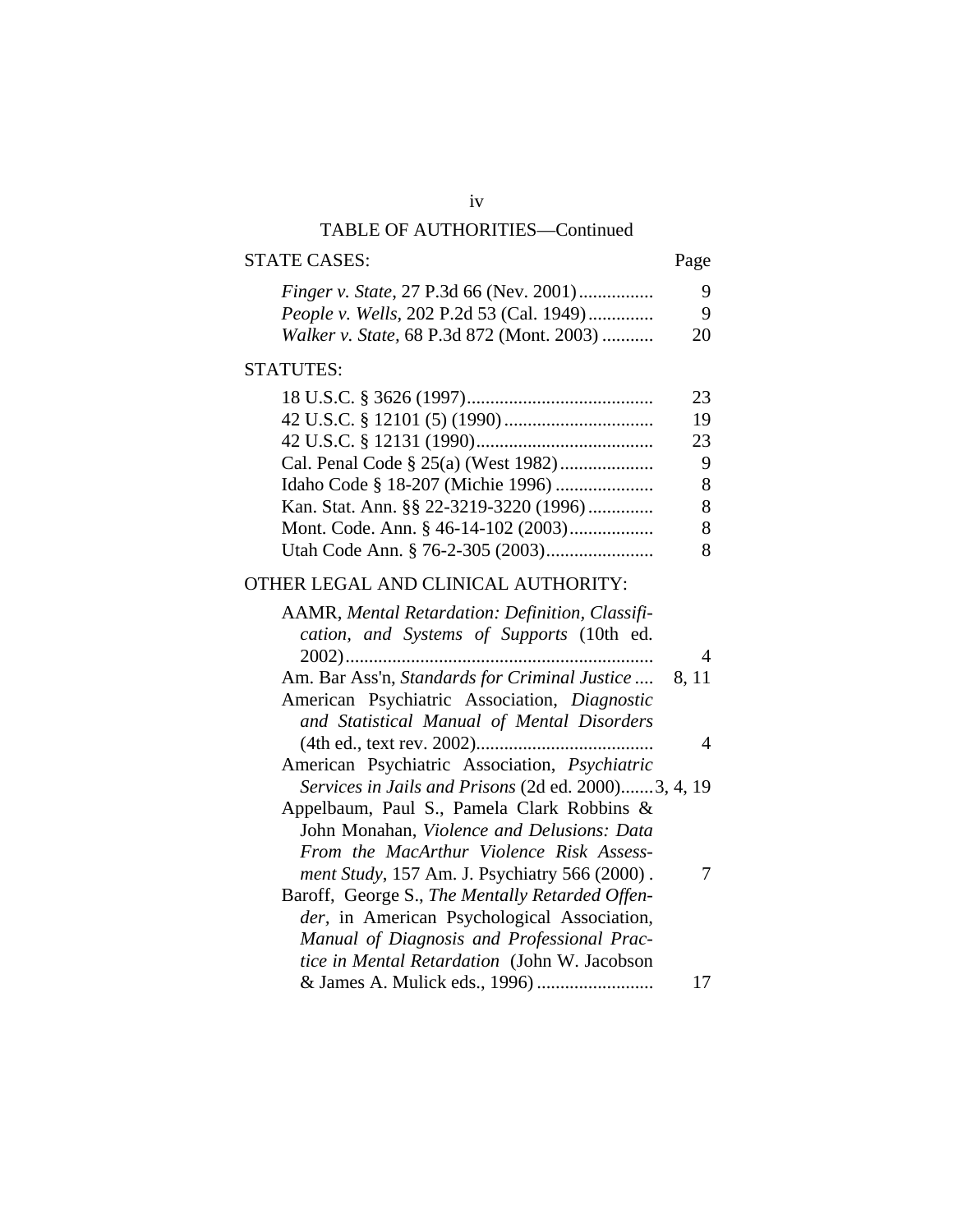| Bureau of Justice Statistics, U.S. Dept. of Jus- |    |
|--------------------------------------------------|----|
| tice, Mental Health and Treatment of Inmates     |    |
|                                                  | 3  |
| Butterfield, Fox, Prisons Replace Hospitals for  |    |
| the Nation's Mentally Ill, N.Y. Times, Mar. 5,   |    |
|                                                  | 10 |
| Callahan, Lisa, Correctional Officer Attitudes   |    |
| Toward Inmates with Mental Disorders, 3 Int'l    |    |
| J. Forensic Mental Health 37 (2004)              | 17 |
| Carey, Henry, A Plea for the Sterilization of    |    |
| Certain Defectives, Particularly the Feeble-     |    |
|                                                  | 5  |
| Corrigan, Patrick W. & Amy E. Cooper, Mental     |    |
| Illness and Dangerousness: Fact or Misper-       |    |
| ception, and Implications for Stigma, in         |    |
| American Psychological Association, On the       |    |
| Stigma of Mental Illness: Practical Strategies   |    |
| for Research and Social Change (Patrick W.       |    |
|                                                  | 13 |
| Dain, Norman, Concepts of Insanity in the        |    |
|                                                  | 2  |
| Denkowski, George C. & Kathryn M.                |    |
| Denkowski, The Mentally Retarded Offender        |    |
| in the State Prison System: Identification,      |    |
| Prevalence, Adjustment, and Rehabilitation,      |    |
| 12 Crim. Justice & Behavior 55 (1985)            | 18 |
| Dix, Dorthea L., Remarks on Prisons and Prison   |    |
|                                                  | 2  |
| Dumond, Robert W., Confronting America's         |    |
| Most Ignored Crime Problem: The Prison           |    |
| Rape Elimination Act of 2003, 21 J. Am. Acad.    |    |
|                                                  | 15 |
|                                                  |    |

v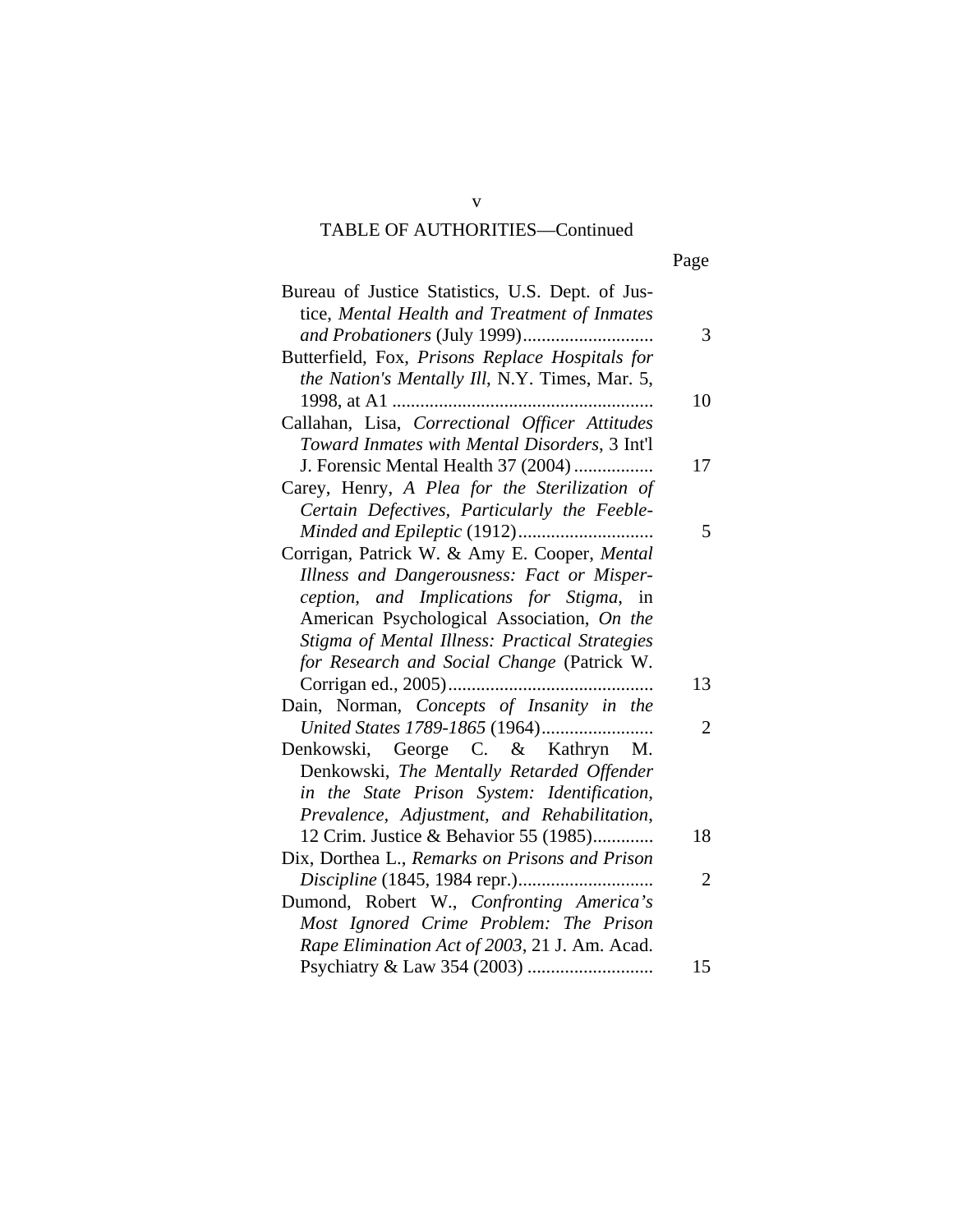Page

| Dvoskin, Joel A. & Henry J. Steadman, Chron-     |           |
|--------------------------------------------------|-----------|
| ically Mentally Ill Inmates: The Wrong           |           |
| Concept for the Right Services, 12 Int'l J.L. &  |           |
|                                                  | 15        |
| Edds, Margaret, An Expendable Man: The Near-     |           |
| Execution of Earl Washington, Jr. (2003)         | 14        |
| Fernald, W.E., The Burden of Feeblemindedness,   |           |
| 17 J. Psycho-Aesthenics 87 (March 1912)          | 5         |
| Frase, Richard S., State Sentencing Guidelines:  |           |
| Diversity, Consensus, and Unresolved Policy      |           |
| Issues, 105 Colum. L. Rev. 1190 (2005)           | 10        |
| Freeman, Richard J. & Ronald Roesch, Mental      |           |
| Disorder and the Criminal Justice System: A      |           |
| Review, 12 Int'l J.L. & Psychiatry 105 (1989)    | 11        |
| Goddard, Henry Herbert, Feeblemindedness: Its    |           |
| Causes and Consequences (1914)                   | 5         |
| Goddard, Henry Herbert, The Criminal Imbecile    |           |
|                                                  | 5         |
| Grob, Gerald N., The Mad Among Us: A History     |           |
| of the Care of America's Mentally Ill (1994)     | 3         |
| Hall, Jane Nelson, Correctional Services for In- |           |
| mates with Mental Retardation, in The Crim-      |           |
| inal Justice System and Mental Retardation:      |           |
| Defendants and Victims (Ronald W. Conley,        |           |
| Ruth Luckasson & George N. Bouthilet eds.,       |           |
|                                                  | $17 - 18$ |
| Haney, Craig, Mental Health Issues in Long-      |           |
| Term Solitary and "Supermax" Confinement,        |           |
| 49 Crime & Delinquency 124 (2003)                | 12        |
| Harris, Victoria & Christos Dagadakis, Length of |           |
| Incarceration: Was There Parity for Mentally     |           |
| Ill Offenders?, 27 Int'l J.L. & Psychiatry 387   |           |
|                                                  | 8         |

vi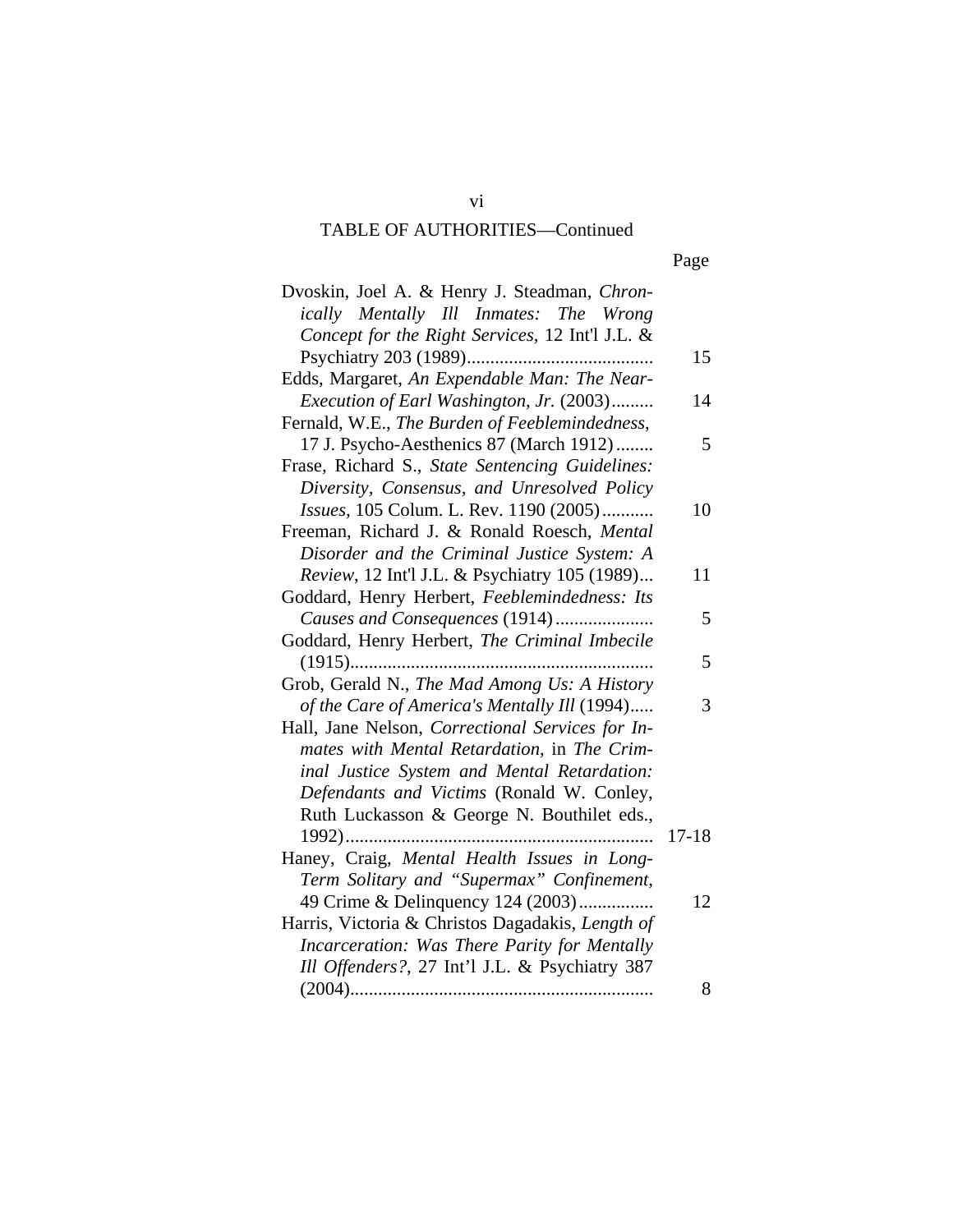| Hersh, Keith & Randy Borum, Command Hallu-       |    |
|--------------------------------------------------|----|
| cinations, Compliance, and Risk Assessment,      |    |
| 26 J. Am. Acad. Psychiatry & Law 353 (1998)      | 7  |
| Hindus, Michael Stephen, Prison and Plantation:  |    |
| Crime, Justice, and Authority in Massachu-       |    |
| setts and South Carolina 1767-1878 (1980)        | 3  |
| Human Rights Watch, Ill-Equipped: U.S. Prisons   |    |
| and Offenders with Mental Illness (2003)         | 10 |
| Impact of Mentally Ill Offenders on the Criminal |    |
| Justice System: Hearing Before the House         |    |
| Subcomm. on Crime, 106th Cong. 8 (statement      |    |
|                                                  | 10 |
| Kravitz, Howard M., James L. Cavanaugh, Jr. &    |    |
| Sandra S. Rigsbee, A Cross-Sectional Study of    |    |
| Psychosocial and Criminal Factors Associated     |    |
| with Arrest in Mentally Ill Female Detainees,    |    |
| 30 J. Am. Acad. Psychiatry & Law 380 (2002)      | 12 |
| LaFave, Wayne R., Criminal Law (2003)            | 9  |
| Lamberti, J. Steven & Robert L. Weisman,         |    |
| Persons with Severe Mental Disorders in the      |    |
| Criminal Justice System, 75 Psychiatric Q. 151   |    |
| $(2004)$                                         | 11 |
| Link, Bruce G. & Ann Steuve, Psychotic           |    |
| Symptoms and the Violent/Illegal Behavior of     |    |
| Mental Patients Compared to Community            |    |
| Controls, in Violence & Mental Disorder:         |    |
| Developments in Risk Assessment (John Mona-      |    |
| han & Henry J. Steadman eds., 1994)              | 7  |
| Lurgio, Arthur J., Angie Rollins & John Fallon,  |    |
| The Effects of Serious Mental Illness on Offen-  |    |
| der Reentry, 8 Federal Probation 45 (Sept.       |    |
|                                                  | 7  |

vii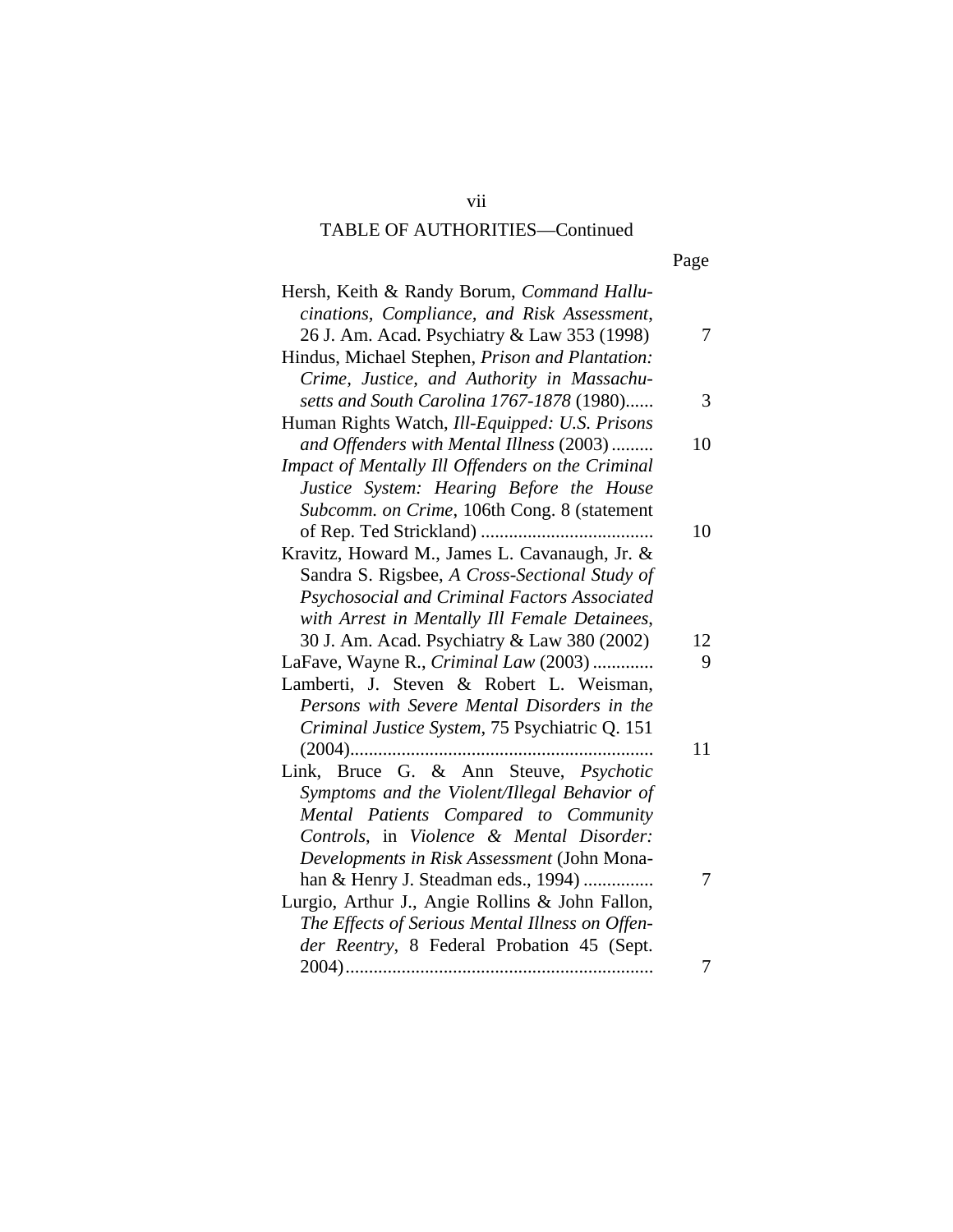| Manderscheid, Ronald W., Aliya Gravesande &      |         |
|--------------------------------------------------|---------|
| Ingrid Goldstrom, Growth of Mental Health        |         |
| Services in State Adult Correctional Facilities  |         |
| 1988 to 2000, 55 Psychiatric Services 869        |         |
|                                                  | 18      |
| Miller, Robert D., Economic Factors Leading to   |         |
| Diversion of the Mentally Disordered from the    |         |
| Civil to the Criminal Commitment Systems, 15     |         |
|                                                  | 11      |
| National Commission on Correctional Health       |         |
| Care, Standards for Health Services in Prisons   |         |
|                                                  | 20      |
| Noll, Steven, Feeble-Minded in Our Midst: Insti- |         |
| tutions for the Mentally Retarded in the South   |         |
|                                                  | 6       |
| Petersilia, Joan, Doing Justice?: The Criminal   |         |
| Justice System and Offenders with Develop-       |         |
|                                                  | 6       |
| Phelan, Jo C., et al., Public Conceptions of     |         |
| Mental Illness in 1950 and 1996: What is         |         |
| Mental Illness and Why Is It to be Feared?, 41   |         |
| J. Health & Soc. Behav. 188 (June 2000)          | 13      |
| President's New Freedom Commission on            |         |
| Mental Health, Transforming Mental Health        |         |
|                                                  | 3       |
| Rafter, Nicole, The Criminalization of Mental    |         |
| Retardation in Mental Retardation in Amer-       |         |
| ica: A Historical Reader (Steven Noll &          |         |
|                                                  | $4 - 5$ |
| Rock, Marjorie, Emerging Issues with Mentally    |         |
| Ill Offenders: Causes and Social Conse-          |         |
| quences, 28 Admin. & Policy in Mental Health     |         |
|                                                  | 15      |

viii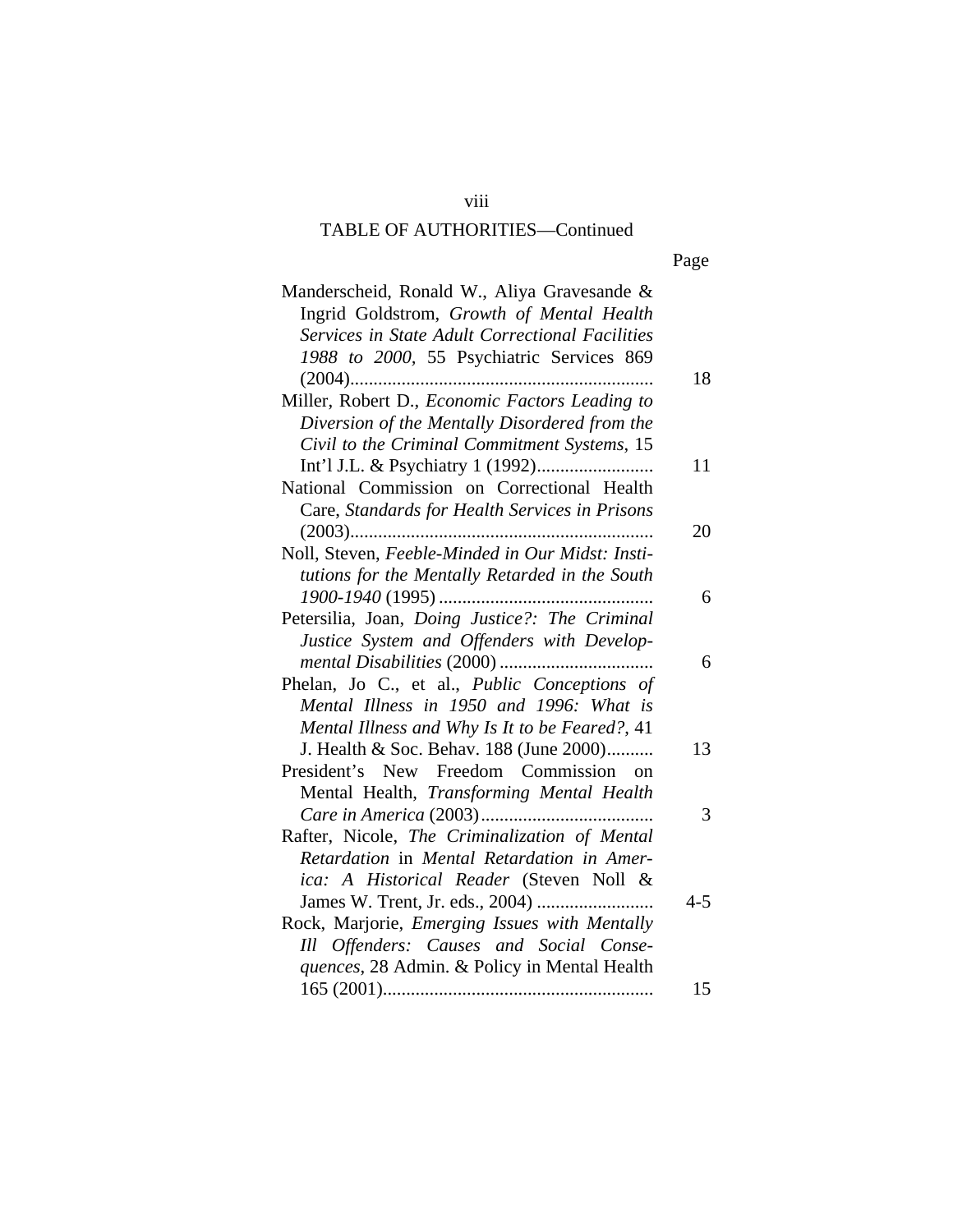| Rojahn, Johannes & Marc J. Tassé, Psycho-<br>pathology in Mental Retardation, in American |           |
|-------------------------------------------------------------------------------------------|-----------|
| Psychological Association, Manual<br>οf                                                   |           |
| Diagnosis and Professional Practice in Mental                                             |           |
| Retardation (John W. Jacobson & James A.                                                  |           |
|                                                                                           | 4         |
| Rothman, David J., Conscience and Conven-                                                 |           |
| ience: The Asylum and Its Alternatives in                                                 |           |
| Progressive America (rev. ed. 2002)                                                       | 3         |
| Shapiro, Joseph P., No Pity: People with Dis-                                             |           |
| abilities Forging a New Civil Rights Move-                                                |           |
| ment (1993)                                                                               | 19        |
| Smith, J. David, Minds Made Feeble: The Myth                                              |           |
| and Legacy of the Kallikaks (1985)                                                        | 5         |
| Steadman, Henry J. et al., Before and After                                               |           |
| Hinckley: Evaluating Insanity Defense Reform                                              |           |
|                                                                                           | 9         |
| Stone, T. Howard, Therapeutic Implications of                                             |           |
| Incarceration for Persons with Severe Mental                                              |           |
| Disorders: Searching for Rational Health                                                  |           |
| Policy, 24 Am. J. Crim. L. 283 (1997)  10, 11                                             |           |
| Teplin, Linda A., Policing the Mentally Ill:                                              |           |
| Styles, Strategies, and Implications in Jail                                              |           |
| Diversion for the Mentally Ill (Henry J.                                                  |           |
|                                                                                           | 11        |
| Teplin, Linda A., Karen M. Abram, & Gary M.                                               |           |
| McClelland, Mentally Disordered Women in                                                  |           |
| Jail: Who Receives Services?, 87 Am. J.                                                   |           |
|                                                                                           | $11 - 12$ |
| Teplin, Linda A. & Nancy S. Pruett, Police as                                             |           |
| Streetcorner Psychiatrist: Managing the Men-                                              |           |
| tally Ill, 15 Int'l J.L. & Psychiatry 139 (1992)                                          | 11        |

ix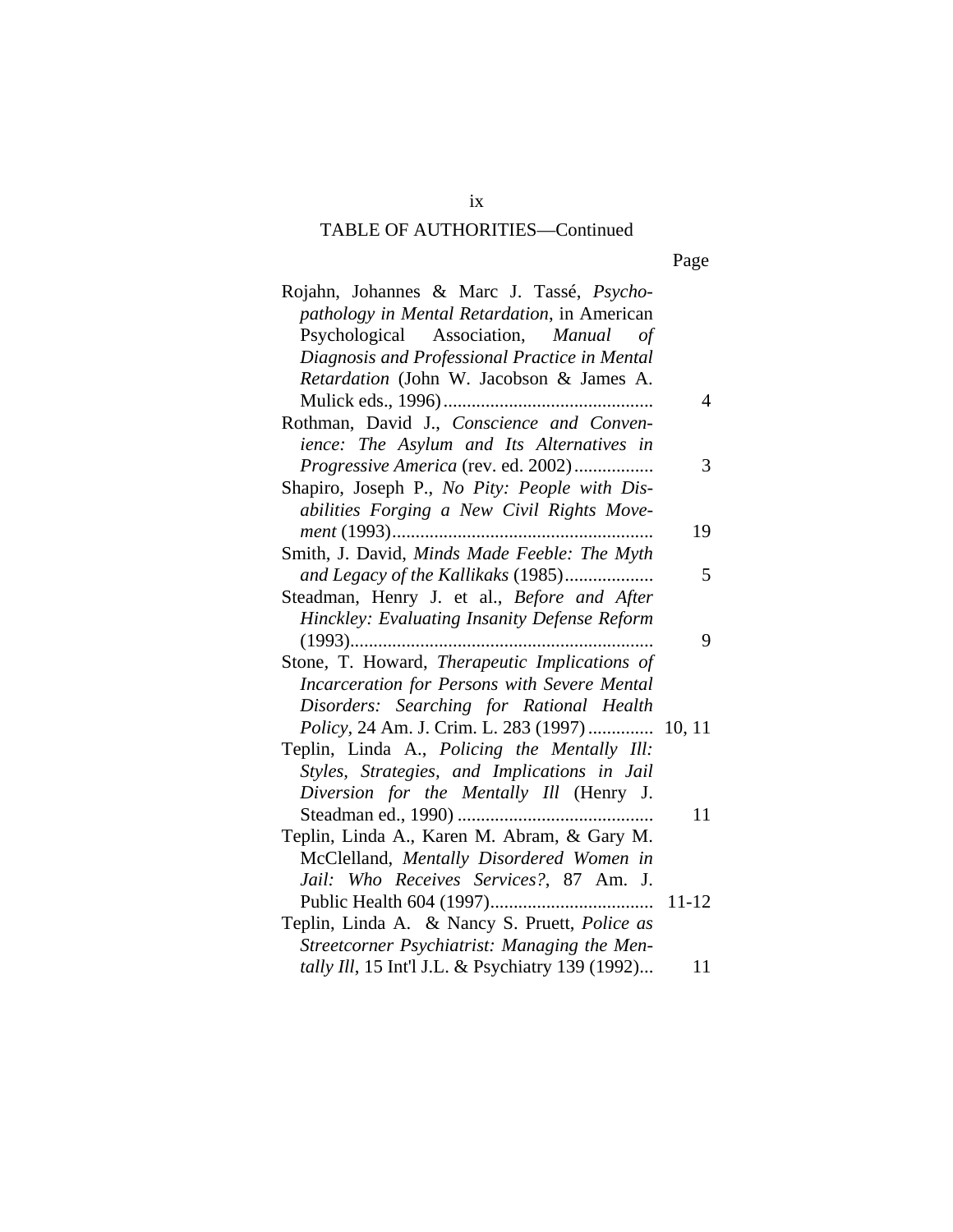| Terman, Lewis M., The Intelligence of School     |        |
|--------------------------------------------------|--------|
|                                                  | 5      |
| Torrey, E. Fuller et al., Criminalizing the      |        |
| Seriously Mentally Ill: The Abuse of Jails as    |        |
|                                                  | 10     |
| Trent, Jr., James W., Inventing the Feeble Mind: |        |
| A History of Mental Retardation in the United    |        |
|                                                  | 5      |
| U.S. Sentencing Commission, Federal Sentenc-     |        |
|                                                  | $9-10$ |
| Veneziano, Louis & Carol Veneziano, Disabled     |        |
| Inmates in Encyclopedia of American Prisons      |        |
| (Marilyn D. McShane & Frank P. Williams III)     |        |
|                                                  | 6      |
| Vermette, Heidi S., Debra A. Pinals & Paul S.    |        |
| Appelbaum, Mental Health Training for Law        |        |
| Enforcement Professionals, 33 J. Am. Acad.       |        |
|                                                  |        |

x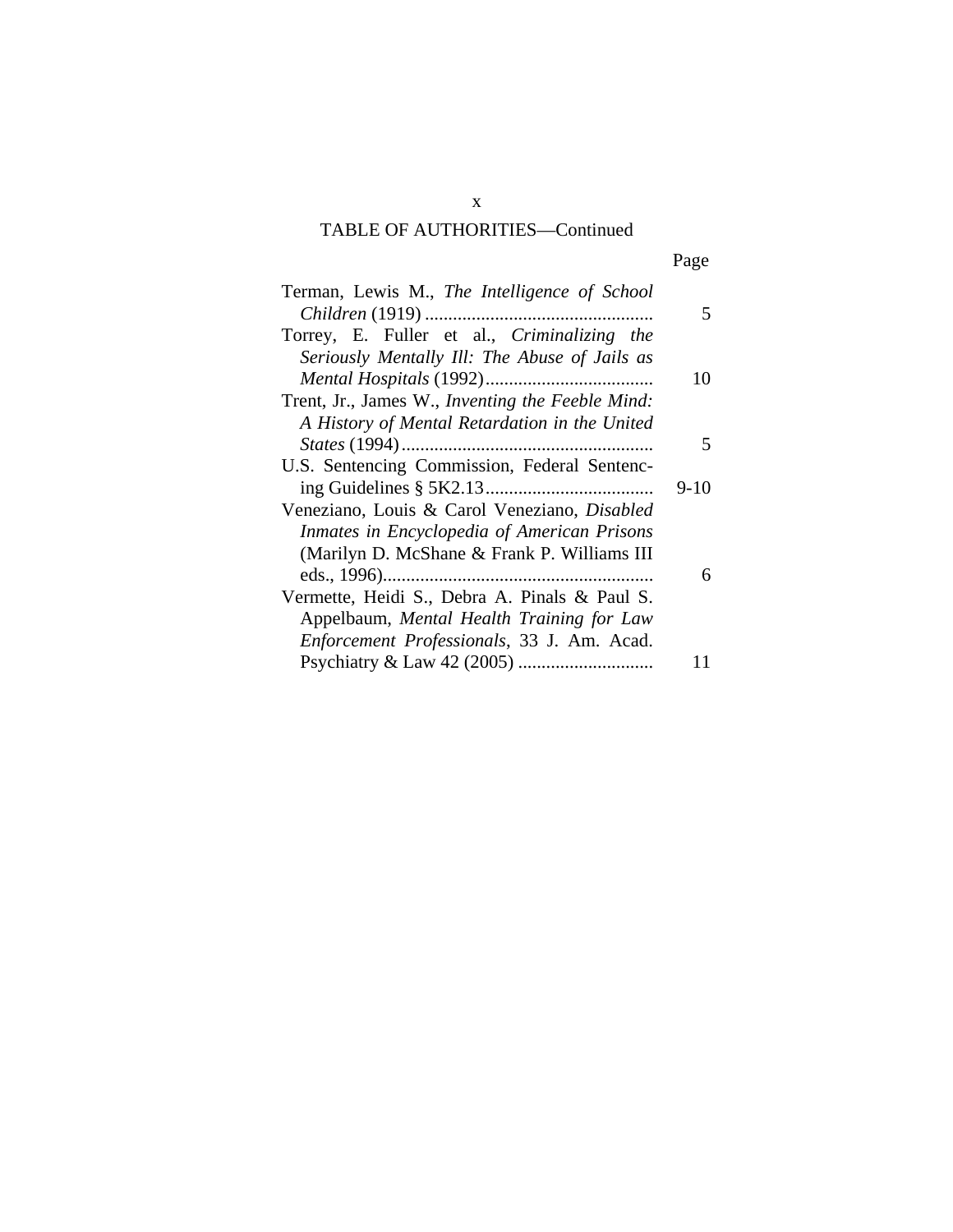## **INTEREST OF** *AMICI* [1](#page-11-0)

*Amici* are national organizations of mental disability professionals and citizens (more fully described in the Appendix) with longstanding concerns about constitutional and statutory protections for people with mental disabilities in the criminal justice system.

#### **SUMMARY OF ARGUMENT**

This case presents the issue of Congress' authority, under Section 5 of the Fourteenth Amendment, to enact Title II of the Americans with Disabilities Act in the context of state prisons. Although Petitioner's individual claim involves a physical disability, this Court's ruling will have a major impact on inmates with mental disabilities.

A number of factors influence the presence of individuals with mental retardation and severe mental illness in prisons and jails. In a background section, *amici* offer their understanding of these historical, legal, and social factors.

Within prisons and jails, inmates with mental disabilities have been subjected to documented mistreatment and discrimination in violation of the Constitution. While these violations include deprivations of Equal Protection and Due Process, *amici* will focus on discriminatory failure to provide needed treatment and habilitation, and on conditions of confinement that violate the Eighth Amendment rights of prisoners with mental disabilities.

*Amici* recognize that Title II is a statute of carefully limited scope, and understand that not every denial of treatment and habilitation necessarily falls within the ambit of the Act. But

<span id="page-11-0"></span> $\frac{1}{1}$  This brief was written entirely by counsel for *amici*, as listed on the cover, and not by counsel for any party. No outside contributions were made to the preparation or submission of this brief. All parties have given written consent to the filing of this brief.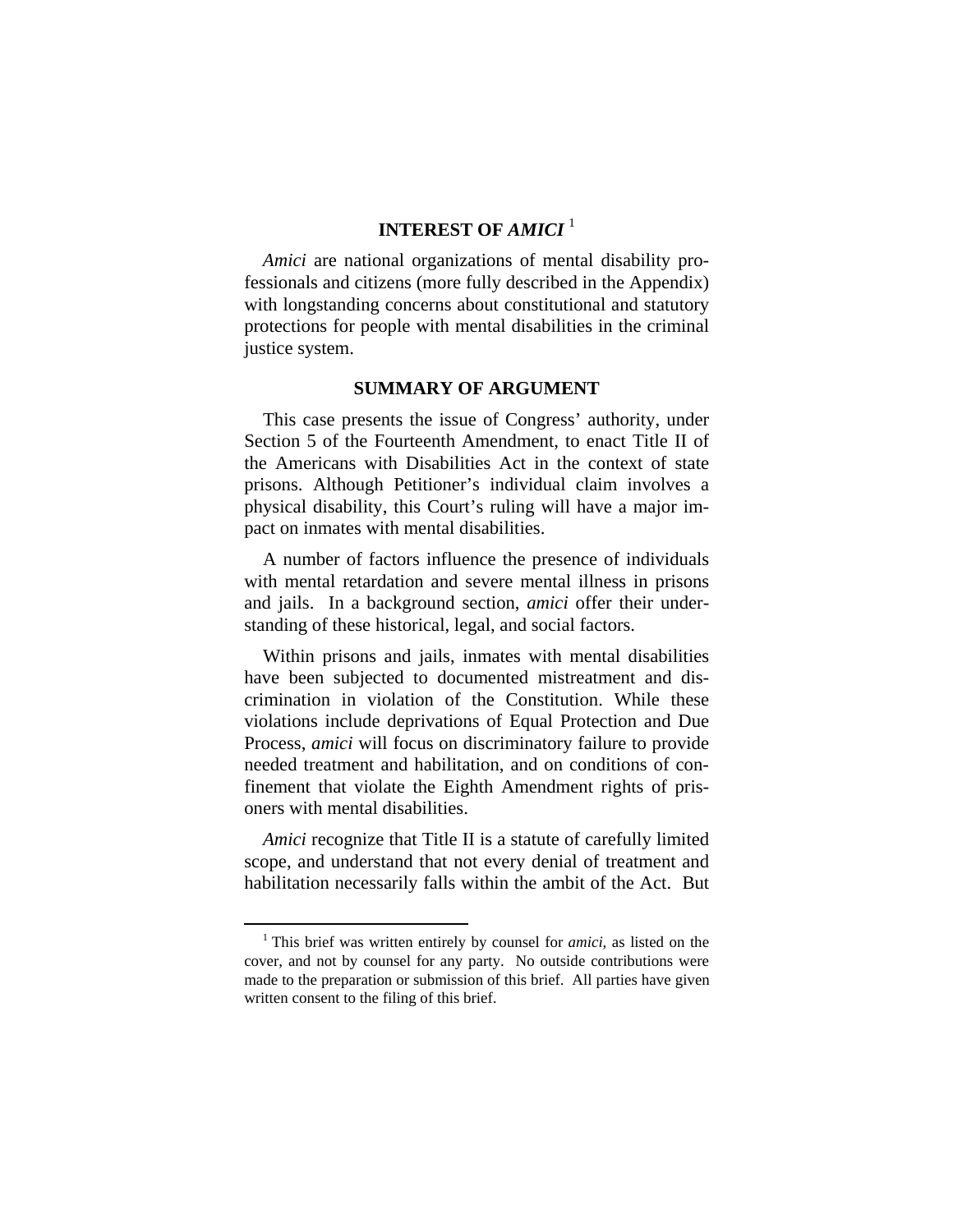many, assuredly, will. And when prisoners are treated in a discriminatory manner because of the existence or manifestations of their mental disability, the Eleventh Amendment should not be interpreted as creating a barrier between those inmates and the relief Congress has afforded them.

Congress addressed these problems with care and circumspection in enacting Title II. The balancing of individual rights and institutional interests reflected in the statute mirror the caution with which this Court has confronted constitutional issues in the context of prison administration. This balanced legislative approach reflects the level of congruence and proportionality that this Court has required for enactments under Section 5 of the Fourteenth Amendment. By creating a statutory remedy for these constitutional violations, Congress has avoided the necessity of repeated and extensive constitutional litigation in individual cases, and retained the opportunity to refine its remedies as experience with the Act may dictate.

#### **BACKGROUND**

From the earliest days of the Republic, individuals with mental disabilities have found themselves in the criminal justice system. Societal attitudes toward mental illness and developmental disabilities have influenced the disposition of such individuals, including incarceration in state prisons. *See, e.g.*, Dorthea L. Dix, *Remarks on Prisons and Prison Discipline* (1845, 1984 repr.); Norman Dain, *Concepts of Insanity in the United States 1789-1865*, at 129 (1964).

Today's correctional facilities continue to confine inmates with mental disabilities. In addition to individual criminal conduct, the presence of inmates with serious mental disabilities is influenced both by the legacy of past attitudes and by public policies States have adopted in more recent times.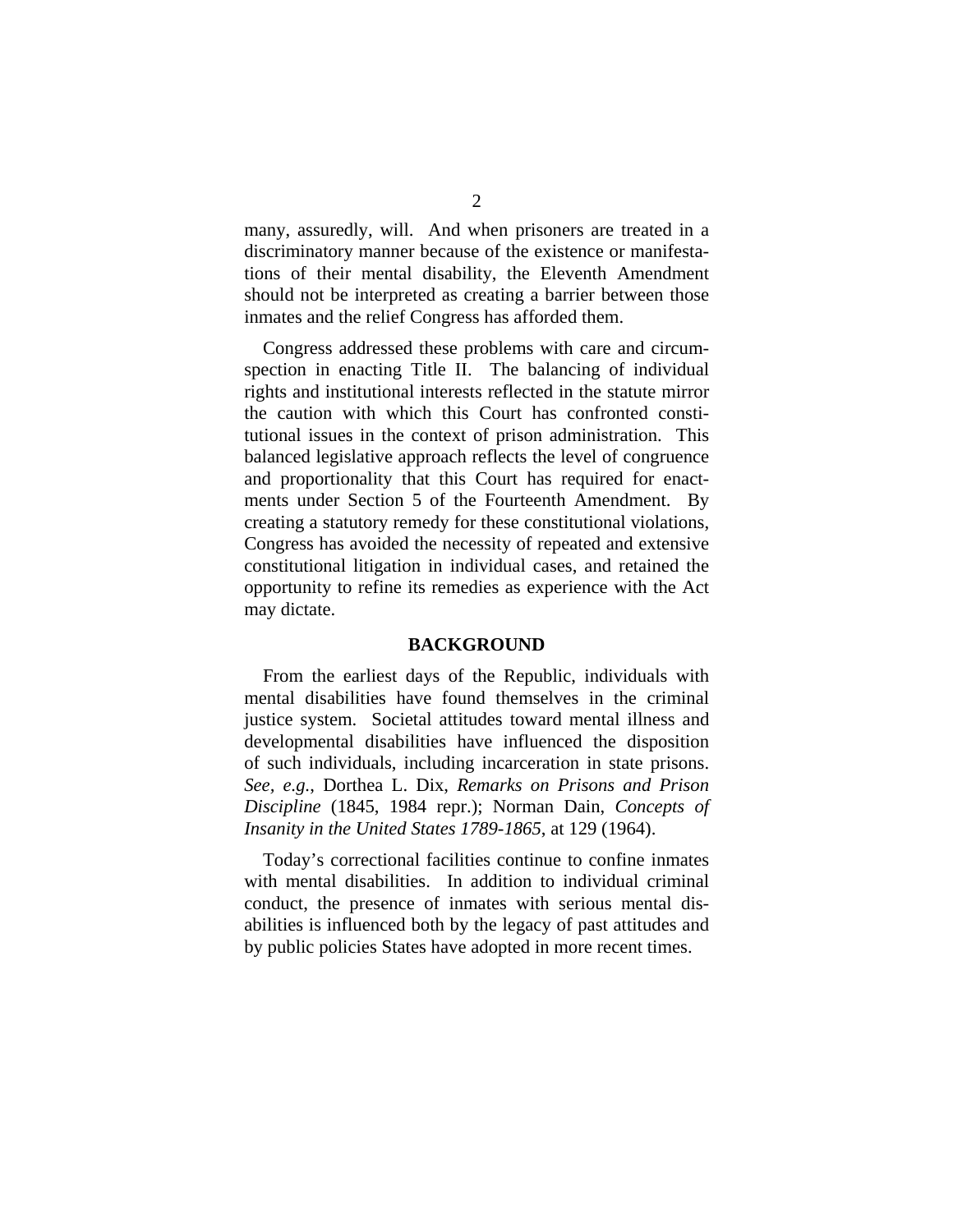#### **Prisoners with serious mental illness.**

Over the course of our nation's history, the boundaries between and distinctive roles of prisons and mental health facilities have been far from static. *See generally* Michael Stephen Hindus, *Prison and Plantation: Crime, Justice, and Authority in Massachusetts and South Carolina 1767-1878*, at 204-05 (1980); Gerald N. Grob, *The Mad Among Us: A History of the Care of America's Mentally Ill* 74-77 (1994); David J. Rothman, *Conscience and Convenience: The Asylum and Its Alternatives in Progressive America* (rev. ed. 2002).

But even after the two types of institutions had been clearly delineated in law and administrative practice, substantial numbers of individuals with serious mental illness have been incarcerated in state prisons.<sup>2</sup>

<span id="page-13-0"></span><sup>&</sup>lt;sup>2</sup> At the present time, although several attempts have been made to estimate the number of prisoners who have such mental illnesses, it is impossible to quantify the number of inmates who have serious mental illness with any degree of precision. *See, e.g.*, The President's New Freedom Commission on Mental Health*, Transforming Mental Health Care in America* 32 (2003) ("about 7% of all incarcerated people have a current serious mental illness"); American Psychiatric Association, *Psychiatric Services in Jails and Prisons* xix (2d ed. 2000) ("up to 5% are actively psychotic"). Other attempts to estimate the prevalence appear to have used a substantially more expansive definition of mental illness. *See, e.g.*, Bureau of Justice Statistics, U.S. Dept. of Justice, *Mental Health and Treatment of Inmates and Probationers* (July 1999) (16% of state prison inmates either identified as having "a mental condition" or having stayed overnight in a mental hospital). *Cf. Albertson's Inc. v. Kirkingburg*, 527 U.S. 555, 565 (1999) (ADA addresses only functional limitations "that are in fact substantial"). Differences in definitions of serious mental illness and wide variations in research methodology warrant considerable caution in evaluating the estimates from these and other sources.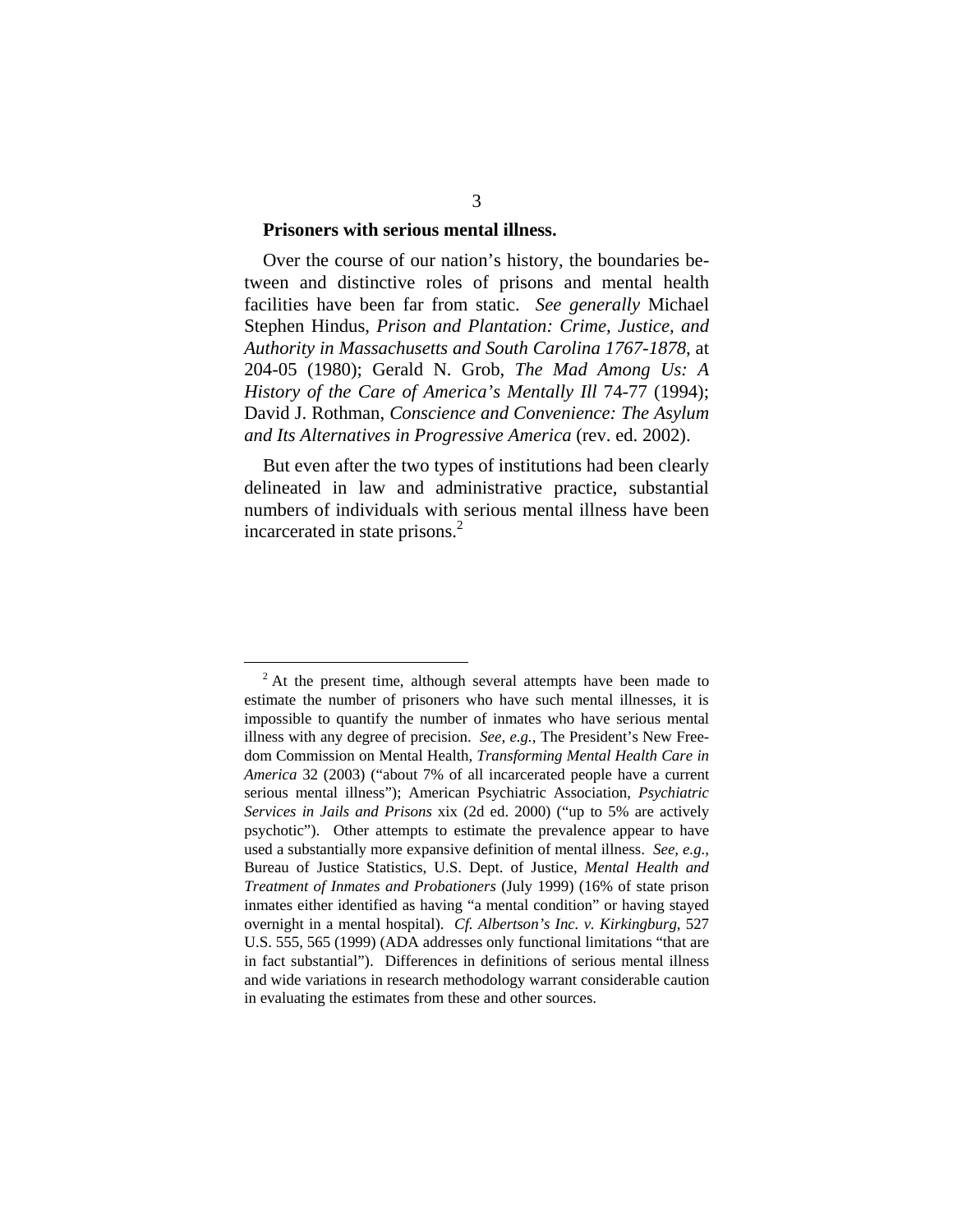#### **Prisoners with mental retardation and other serious developmental disabilities.**

The relationship between mental retardation<sup>3</sup> and the criminal justice system has a long and disturbing history. In the first half of the twentieth century, there was a widespread belief that people with mental retardation constituted a danger to society because of their perceived propensity to commit criminal acts[.4](#page-14-1) *See, e.g.*, Nicole Rafter, *The Criminalization of* 

<span id="page-14-1"></span><sup>4</sup> The public's fears were aggravated by assertions from mental disability professionals of the day that extraordinary percentages of crimes in society were committed by individuals with mental retardation. *See, e.g.*,

<span id="page-14-0"></span><sup>&</sup>lt;sup>3</sup> For organizational purposes, this brief will separately address prisoners with mental illnesses and prisoners with mental retardation and other developmental disabilities. There is, however, a sense in which this dichotomy is potentially misleading. Mental illness and mental retardation are not mutually exclusive categories. Individuals with mental retardation may also have mental illness, and studies suggest that the incidence of mental illness among individuals with mental retardation is somewhat higher than it is in the general population. *See* American Psychiatric Association, *Diagnostic and Statistical Manual of Mental Disorders* 45 (4th ed., text rev. 2000) ("Individuals with Mental Retardation have a prevalence of comorbid mental disorders that is estimated to be three to four times greater than in the general population."); AAMR, *Mental Retardation: Definition, Classification, and Systems of Supports* 172-75 (10th ed. 2002); Johannes Rojahn & Marc J. Tassé, *Psychopathology in Mental Retardation*, in American Psychological Association, *Manual of Diagnosis and Professional Practice in Mental Retardation* 147-56 (John W. Jacobson & James A. Mulick eds., 1996). Needless to say, the damage caused by failure of prison authorities to provide needed habilitation, mental health treatment, or both, is seriously compounded if the prisoner has both disabilities. *See, e.g.*, American Psychiatric Association, *Psychiatric Services in Jails and Prisons* 59 (2d ed. 2000) ("Inmates with this combination of difficulties are unfortunately the most likely to be preyed upon and ridiculed by other inmates. Their inability to process information rapidly or to comprehend instructions, their low frustration tolerance, and their impulsivity may have severe disciplinary consequences."). There is also reason for concern that their "behaviors will be misperceived as intentional rule infractions or attributed solely to mental retardation while serious mental illness goes untreated." *Id.*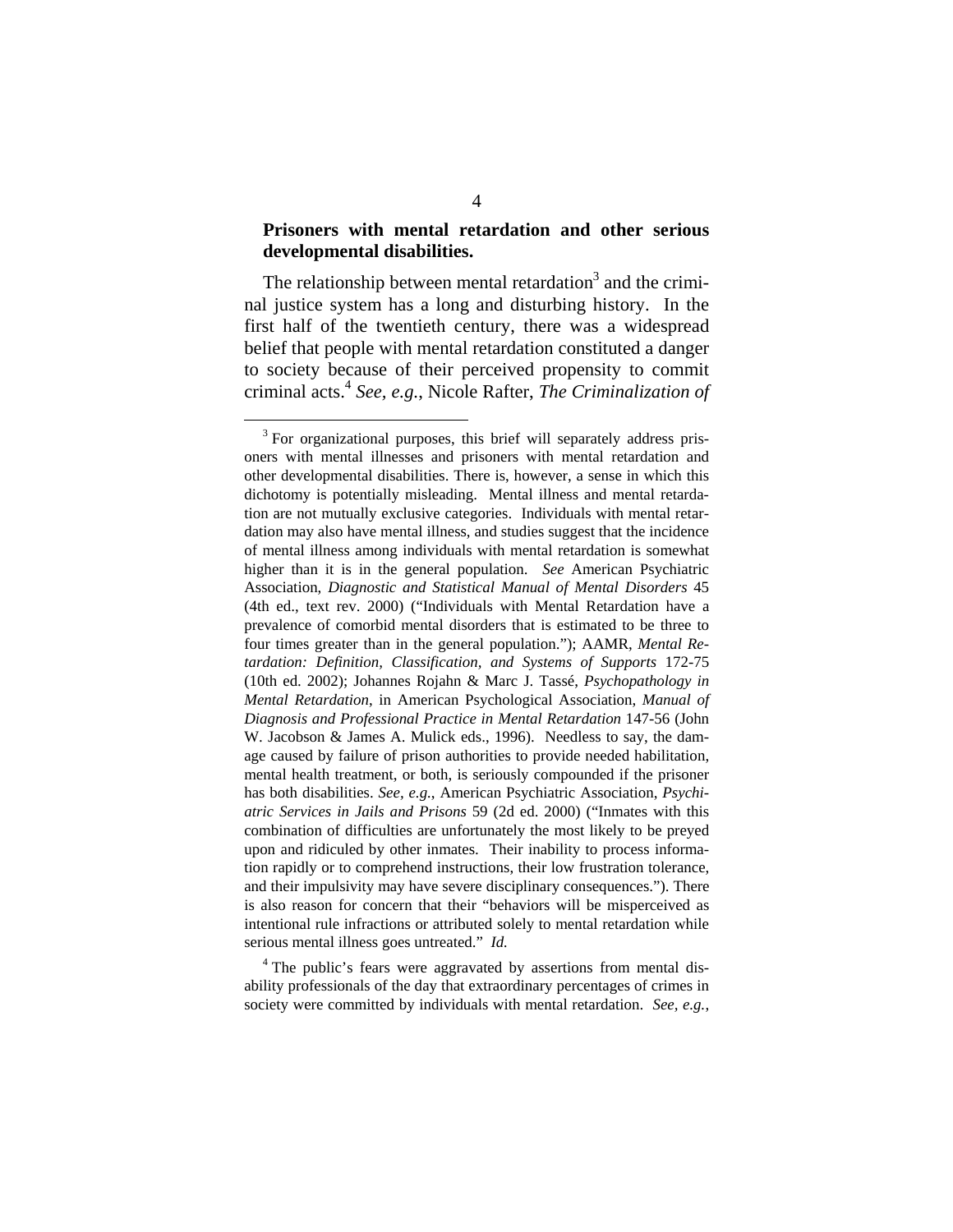*Mental Retardation*, in *Mental Retardation in America: A Historical Reader* 232-57 (Steven Noll & James W. Trent, Jr., eds. 2004). Along with eugenic sterilization, lifelong segregation and incarceration were the centerpieces of the response to this perceived threat.<sup>5</sup> See, e.g., James W. Trent, Jr., *Inventing the Feeble Mind: A History of Mental Retardation in the United States* 142-44 (1994). Often this segregation was accomplished in geographically isolated institutions, but in other cases it led to the establishment of specialized

<u>.</u>

Henry Herbert Goddard, *Feeblemindedness: Its Causes and Consequences* 8–9 (1914) (estimating that as many as 50% of criminals might be "mentally defective"). *See generally* Henry Herbert Goddard, *The Criminal Imbecile* (1915); J. David Smith, *Minds Made Feeble: The Myth and Legacy of the Kallikaks* (1985).

<span id="page-15-0"></span><sup>&</sup>lt;sup>5</sup> The vehemence with which these policies of segregation and isolation were argued is, to modern sensibilities, chilling. *See, e.g.*, Lewis M. Terman, *The Intelligence of School Children* 132-33 (1919) ("The feebleminded . . . are by definition a burden rather than an asset, not only economically but still more because of their tendencies to become delinquent or criminal. To provide them with costly instruction for a few years, and then turn them loose upon society as soon as they are ripe for reproduction and crime, can hardly be accepted as an ultimate solution of the problem. The only effective way to deal with the hopelessly feebleminded is by permanent custodial care."); Henry Carey, *A Plea for the Sterilization of Certain Defectives, Particularly the Feeble-Minded and Epileptic* 4-5 (1912) ("What shall we do with the feeble-minded and epileptic already existing? One school says vasectomy, another castration, and still another segregation. None of these is correct in whole but in part only. To reach the proper solution of this question both sterilization, in some form or other, and segregation must be carried out, castration or vasectomy being used as adjuncts to segregation, and going hand in hand with it."); W. E. Fernald, *The Burden of Feeblemindedness*, 17 J. Psycho-Aesthenics 87, 90 (Mar. 1912) ("The past few years have witnessed a striking awakening of professional and popular consciousness of the widespread prevalence of feeble-mindedness and its influences as a source of wretchedness to the patient himself and to his family, and as a causative factor in the production of crime, prostitution, pauperism, illegitimacy, intemperance and other complex social diseases . . . . They cause unutterable sorrow at home and are a menace and danger to the community.").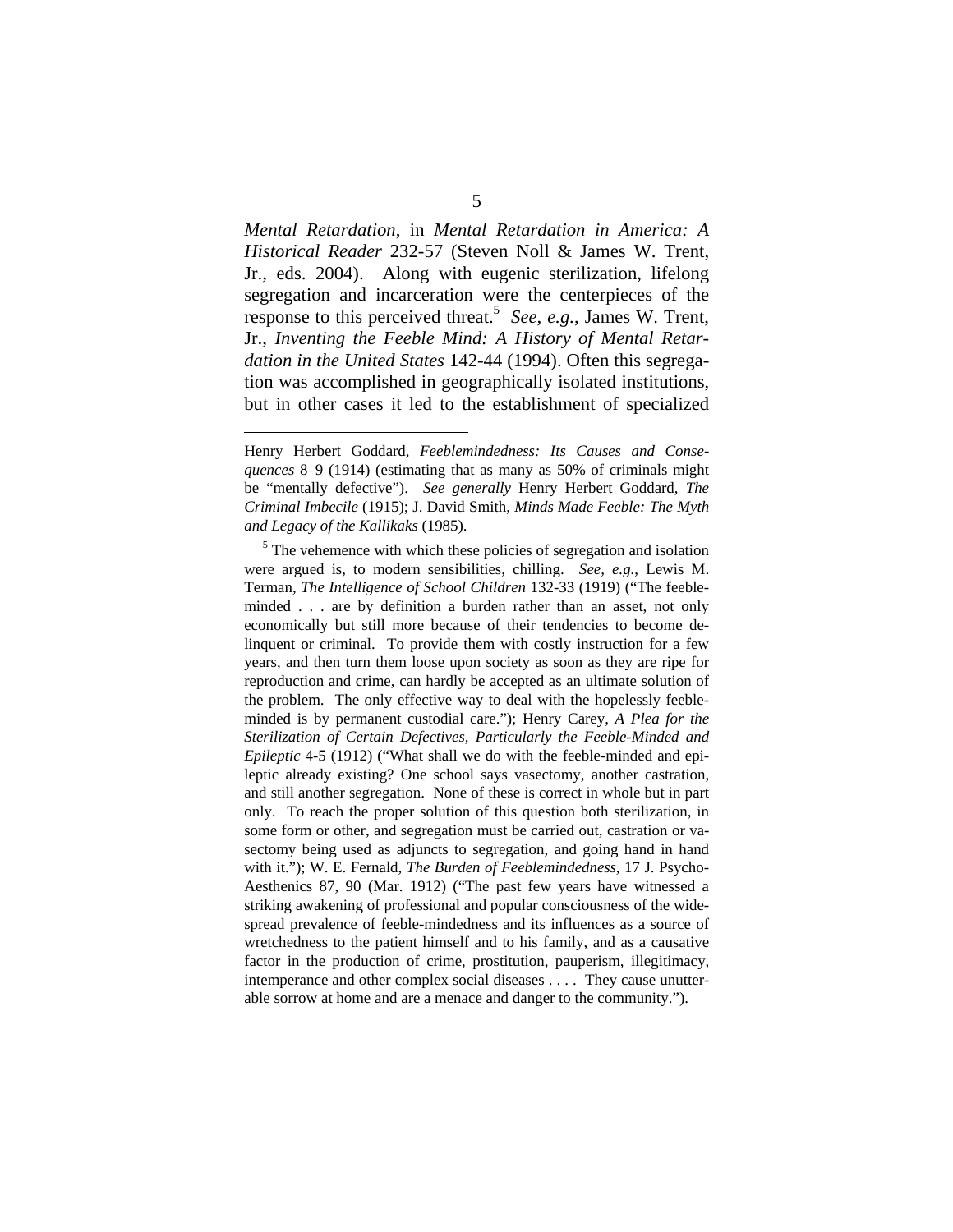penal institutions, such as the "Virginia State Prison Farm for Defective Miscreants." Steven Noll, *Feeble-Minded in Our Midst: Institutions for the Mentally Retarded in the South 1900-1940*, at 117-20 (1995). Whether the confinement in a particular institution was denominated as civil or criminal, it is clear that the public's fear of people with mental retardation was central to its purpose.

As will be discussed below, the conditions under which inmates with mental retardation are confined may reflect the persistence of some of these views, and remain a source of serious concern.<sup>[6](#page-16-0)</sup>

#### **Factors influencing the incarceration of individuals with mental disabilities in prisons and jails today.**

As with any prison inmate, the central reason for the incarceration of these individuals with disabilities is their own criminal conduct. But for prisoners who have mental illness or developmental disabilities, there are other causative factors worth noting.

One such factor, for many of these inmates, is the effect of their mental disabilities on the behavior that led to criminal

<span id="page-16-0"></span><sup>&</sup>lt;sup>6</sup> As with serious mental illness, there is no precise measurement of how many inmates in state prisons have mental retardation or other serious developmental disabilities. While the incidence of mental retardation in society is estimated at three percent or less, *see Atkins v. Virginia*, 536 U.S. 304, 309 n.5 (2002), there are indications that the numbers in prison populations in some States may be somewhat higher. One widely cited survey of correctional authorities places the incidence of mental retardation in federal and state prisons at 4.2%. Louis Veneziano & Carol Veneziano, *Disabled Inmates*, in *Encyclopedia of American Prisons* 157- 61 (Marilyn D. McShane & Frank P. Williams III eds., 1996). *See generally* Joan Petersilia, *Doing Justice?: The Criminal Justice System and Offenders with Developmental Disabilities* 38-40 (California Research Policy Center 2000). Because of the different demographics involved in different types of crimes, the percentage could be slightly higher in state prisons than in the federal system.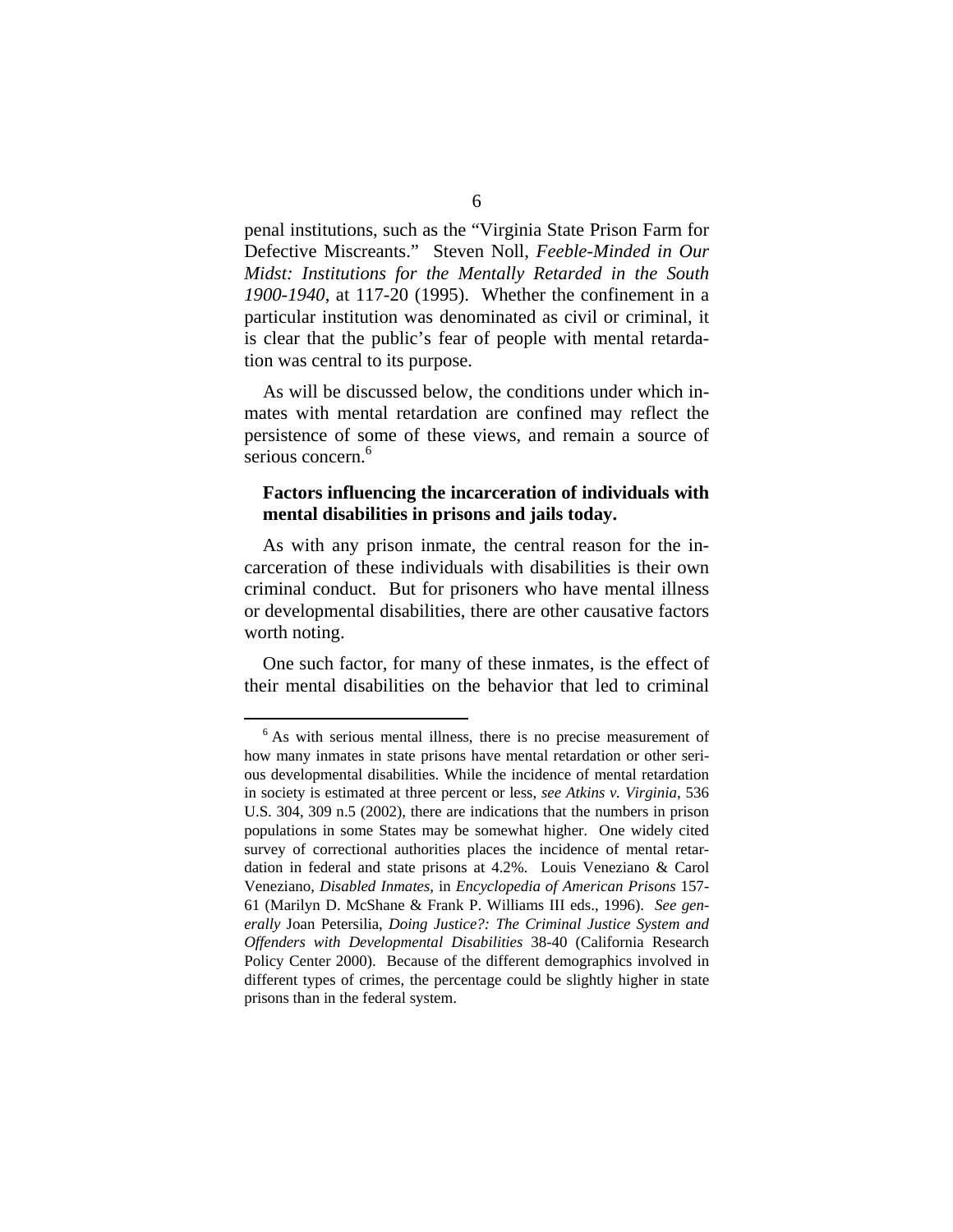charges. While it is not true that people with mental illness are unusually likely to commit criminal acts, much less acts of physical violence, there is often at least some causal relationship between an individual's mental illness and the criminal behavior that led to incarceration. *See, e.g.*, Paul S. Appelbaum, Pamela Clark Robbins & John Monahan, *Violence and Delusions: Data From the MacArthur Violence Risk Assessment Study*, 157 Am. J. Psychiatry 566, 566 (2000) ("although most acts of violence perpetrated by psychotic persons are not motivated by delusions, a substantial minority of their violent acts appears to be delusionally driven"); Keith Hersh & Randy Borum, *Command Hallucinations, Compliance, and Risk Assessment*, 26 J. Am. Acad. Psychiatry & Law 353 (1998); Bruce G. Link & Ann Steuve, *Psychotic Symptoms and the Violent/Illegal Behavior of Mental Patients Compared to Community Controls*, in *Violence & Mental Disorder: Developments in Risk Assessment* 137-59 (John Monahan & Henry J. Steadman eds., 1994).<sup>[7](#page-17-0)</sup>

Similarly, for defendants who have mental retardation, several attributes associated with their disability may have influenced their behavior. As this Court has observed, "Because of their impairments, . . . by definition they have diminished capacities to understand and process information, to communicate, to abstract from mistakes and learn from experience, to engage in logical reasoning, to control impulses, and to understand the reactions of others." *Atkins v.* 

<span id="page-17-0"></span><sup>&</sup>lt;sup>7</sup> Far more frequent than these crimes of violence are the many relatively minor offenses for which substantial numbers of individuals with mental disabilities are prosecuted. *See* Arthur J. Lurgio, Angie Rollins & John Fallon, *The Effects of Serious Mental Illness on Offender Reentry*, 68 Federal Probation 45, 46 (September 2004) (noting "recent adoption of law enforcement strategies that emphasize quality-of-life issues and zero tolerance policies in response to public-order offenses: loitering, aggressive panhandling, disturbing the peace, and urinating in public. These strategies have netted large numbers of the mentally ill for publicly displaying the symptoms of untreated [serious mental illness].").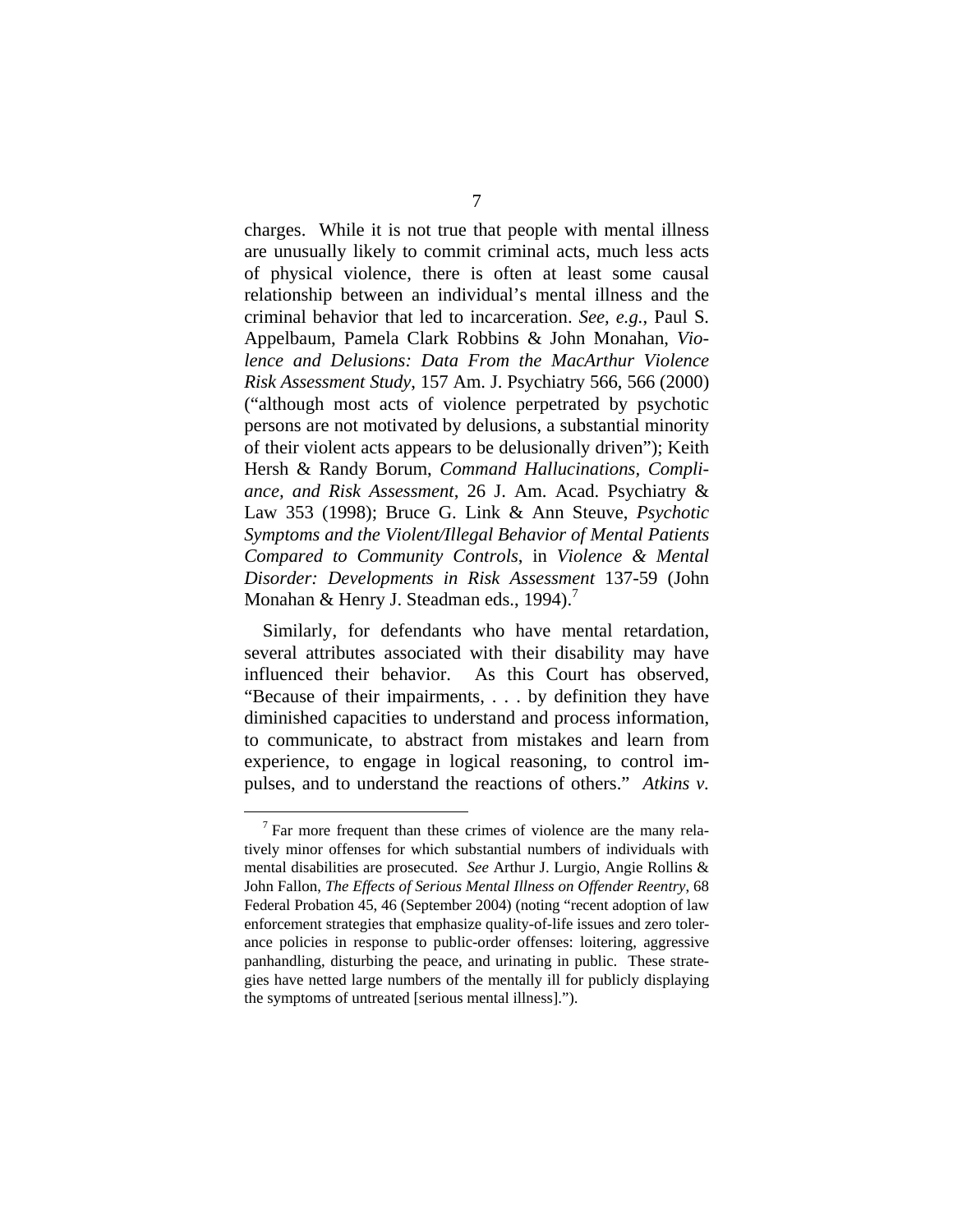*Virginia*, 536 U.S. 304, 318 (2002). *Amici* do not suggest, of course, that all such individuals should be absolved from responsibility or excused from imprisonment as punishment for criminal conduct. "[B]ut there is abundant evidence that they often act on impulse rather than pursuant to a premeditated plan, and that in group settings they are followers rather than leaders. Their deficiencies do not warrant an exemption from criminal sanctions, but they do diminish their personal responsibility." *Id.* As a result, offenders with developmental disabilities can be seen as "categorically less culpable than the average criminal." *Tennard v. Dretke*, 542 U.S. \_\_\_, 124 S. Ct. 2562, 2571 (2004) (quoting *Atkins*, 536 U.S. at 316). This observation is equally true for defendants facing noncapital sentencing. *See generally* Am. Bar Ass'n, *Standards for Criminal Justice* § 7-9.3 ("Evidence of mental illness or mental retardation should be considered as a possible mitigating factor in sentencing a convicted offender.").

But the nexus between mental disability and criminal conduct does not, of course, necessarily eliminate the practical likelihood that individuals with mental illness or mental retardation will end up in prison, or reduce the duration of their confinement. *See generally* Victoria Harris & Christos Dagadakis, *Length of Incarceration: Was There Parity for Mentally Ill Offenders?*, 27 Int'l J.L. & Psychiatry 387 (2004).

Several developments in the States have had the effect (mostly unintended) of increasing the number of prison inmates who have mental disabilities. First, a number of States have reduced or eliminated the availability of a complete defense based on mental disability. A few States have abolished the insanity defense completely, $<sup>8</sup>$  and a larger number</sup>

<span id="page-18-0"></span> <sup>8</sup> *See* Idaho Code § 18-207 (Michie 1996); Kan. Stat. Ann. §§ 22- 3219–3220 (1996); Mont. Code Ann. § 46-14-102 (2003); Utah Code Ann. § 76-2-305 (2003). *See also Foucha v. Louisiana*, 504 U.S. 71, 98 (1992) (Kennedy, J., dissenting). The Nevada Supreme Court invalidated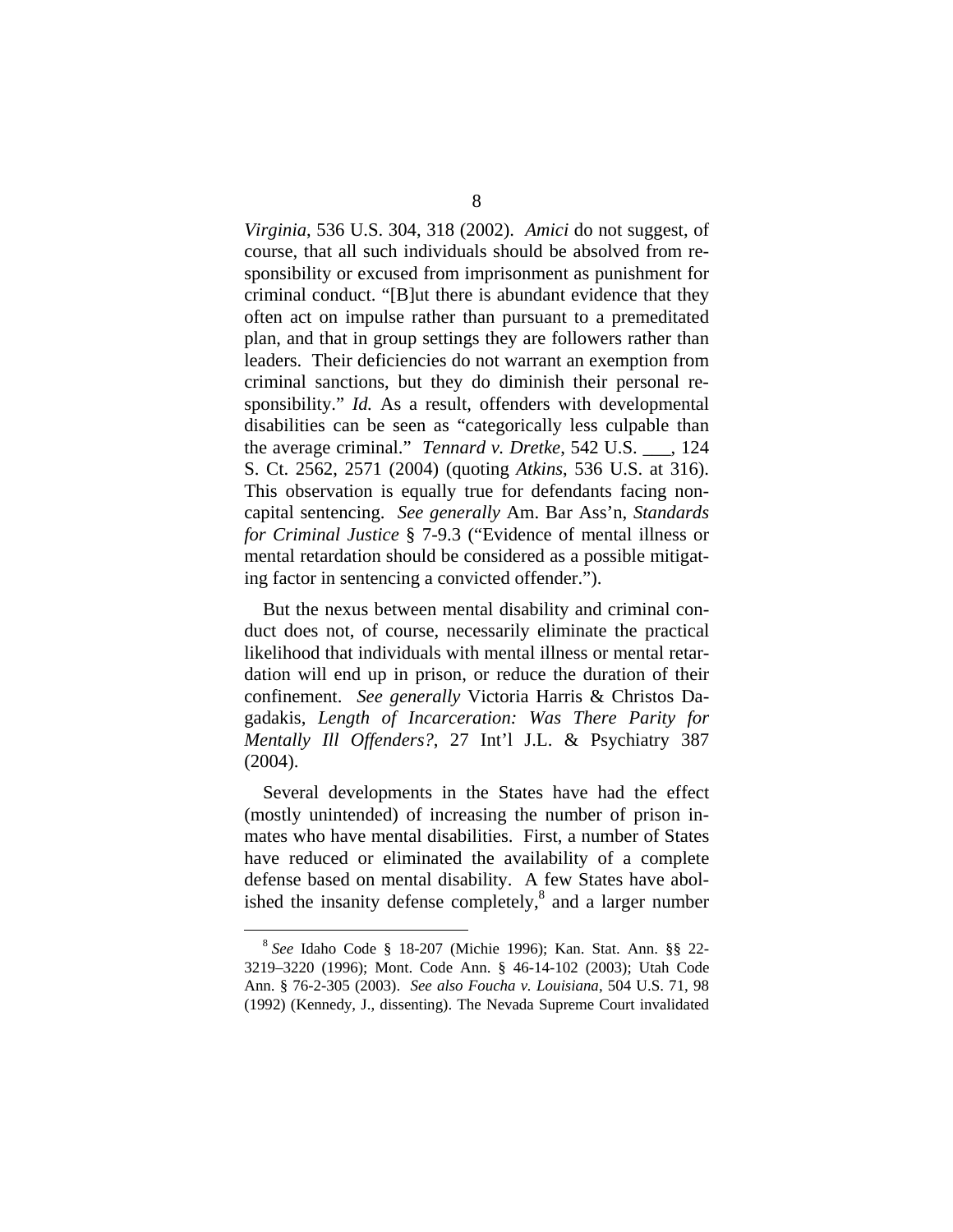have restricted its availability to those defendants whose mental disability vitiated their ability to understand their actions.<sup>9</sup> Second, there has been movement away from the doctrine of "diminished capacity" or "diminished responsibility," which had served to reduce the sentence of defendants whose mental disabilities affected their culpability but fell short of the insanity defense.<sup>10</sup> Third, more than a dozen States have adopted the alternative verdict form of "guilty but mentally ill" (GBMI), which provides for the imprisonment of defendants who were mentally ill at the time of their offense, but who do not meet the requirements of the insanity defense.<sup>11</sup> In addition, state sentencing policies and guidelines may also have the unintended consequence of increasing the duration of confinement for some inmates with mental disabilities.<sup>[12](#page-19-3)</sup>

1

<span id="page-19-1"></span><sup>10</sup> *See, e.g.*, Cal. Penal Code § 25(a) (West 1982). This legislation, enacted by popular initiative in 1982, overturned the judicially-created doctrine employed in cases such as *People v. Wells*, 202 P.2d 53 (Cal. 1949).

<span id="page-19-2"></span> $11$  Unlike diminished capacity, GBMI verdicts do not require reduction in the duration of a defendant's sentence, nor do they mandate that the inmate be provided with mental health treatment. *See* Henry J. Steadman et al., *Before and After Hinckley: Evaluating Insanity Defense Reform* 102- 20 (1993) (implementation of GBMI in Georgia resulted in substantially longer sentences and longer duration of confinement).

<span id="page-19-3"></span> $12$  It does not appear that many States have placed as many structural restrictions on the consideration of mental disability as a mitigating factor in noncapital sentencing as the Federal Sentencing Guidelines have. *Cf.*

legislation which would have abolished the defense, but narrowed availability of the defense to a subset of defendants who were in "a delusional state" at the time of the offense. *Finger v. State*, 27 P.3d 66, 84-85 (Nev. 2001).

<span id="page-19-0"></span><sup>&</sup>lt;sup>9</sup> Particularly in the decades since the public controversy that surrounded the Hinckley case, a number of state courts and legislatures have replaced the Model Penal Code's broader scope with the more restrictive provisions of the *M'Naghten* test. *See* Wayne R. LaFave, *Criminal Law* § 7.2 n.7 (2003). In these States, defendants who are "unable to conform their conduct to the requirements of law" because of their mental illness or mental retardation are subject to conviction and imprisonment.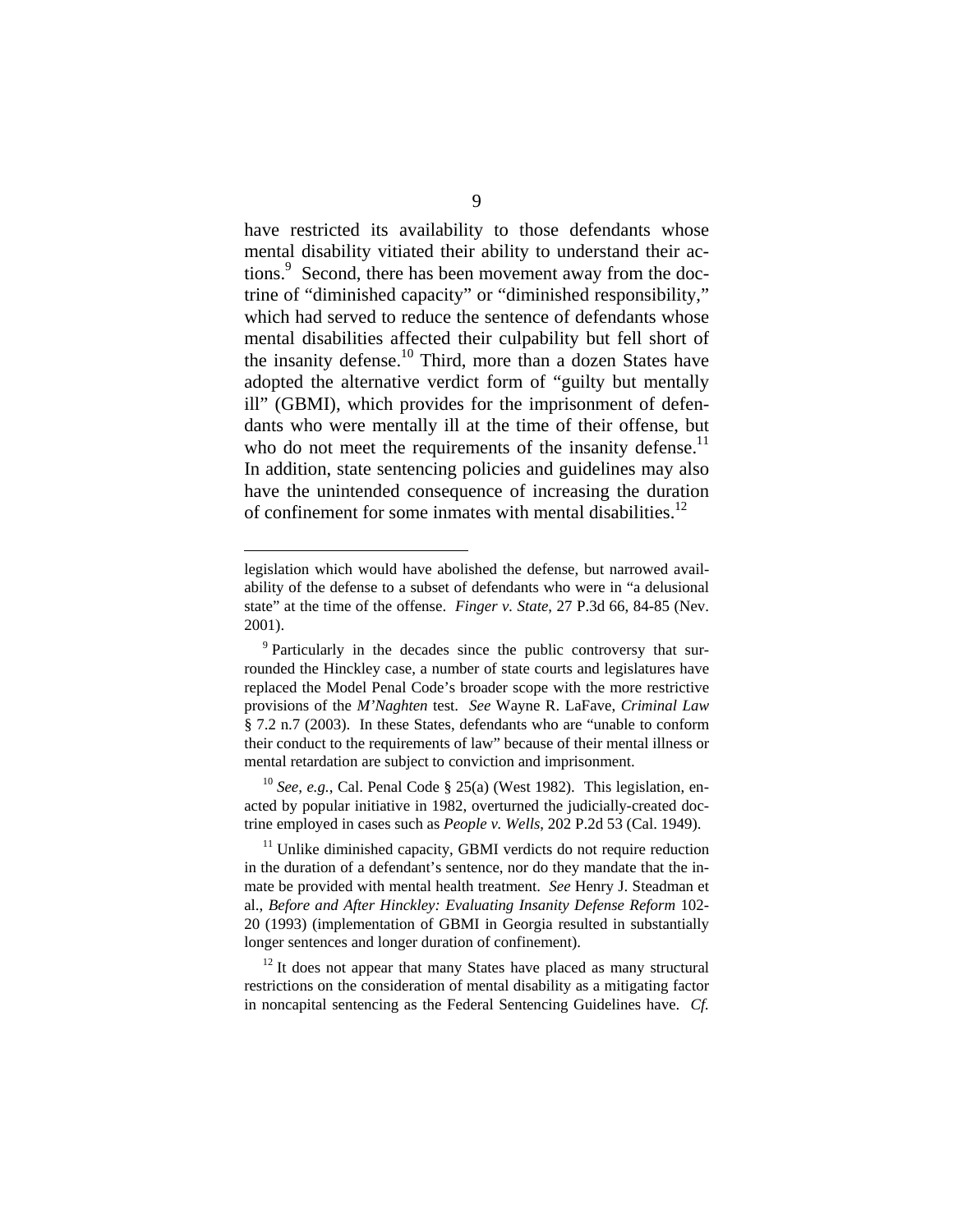A much more troubling development is the apparent phenomenon of jails and prisons being transformed into the default disposition for individuals who might previously have received treatment or habilitation in clinical settings. Some have referred to this phenomenon as prisons becoming "the new asylums."[13](#page-20-0) While we do not know all the precise ways that individuals with serious mental illness now find themselves in prisons rather than in treatment facilities, $14$  some of the processes are becoming clear. One is that law enforcement officers may be increasingly likely to see criminal charges as the appropriate response to behavior that might also be characterized as indicative of the need for mental health services. This appears particularly likely if the police officers have been frustrated in past efforts to divert disrup-

1

U.S. Sentencing Guidelines Manual § 5K2.13 (prior to amendment in 1998, downward departures were precluded for any inmate who had a substantial mental disability but was convicted of a crime involving violence). But provisions regarding repeat offenses may have the opposite effect. *See generally Almendarez-Torres v. United States*, 523 U.S. 224, 243 (1998) (recidivism laws "currently are in effect in all 50 States"). The increasing emphasis some States place on a defendant's "criminal history" may have the unintended effect of substantially extending the incarceration of individuals whose mental disability has led them to repeatedly commit relatively minor offenses. *See* Richard S. Frase, *State Sentencing Guidelines: Diversity, Consensus, and Unresolved Policy Issues*, 105 Colum. L. Rev. 1190, 1201 n.55 (2005) (citing substantial increases in some States in presumptive prison duration based on criminal history).

<span id="page-20-0"></span><sup>13</sup> *See, e.g.*, *Impact of Mentally Ill Offenders on the Criminal Justice System: Hearing Before the House Subcomm. on Crime*, 106th Cong. 8 (statement of Rep. Ted Strickland). *See generally* E. Fuller Torrey et al., *Criminalizing the Seriously Mentally Ill: The Abuse of Jails as Mental Hospitals* (1992); Human Rights Watch, *Ill-Equipped: U.S. Prisons and Offenders with Mental Illness* (2003). This phenomenon has also been noted by journalists. *See, e.g.*, Fox Butterfield, *Prisons Replace Hospitals for the Nation's Mentally Ill*, N.Y. Times, Mar. 5, 1998, at A1.

<span id="page-20-1"></span><sup>14</sup> T. Howard Stone, *Therapeutic Implications of Incarceration for Persons with Severe Mental Disorders: Searching for Rational Health Policy*, 24 Am. J. Crim. L. 283, 291 (1997).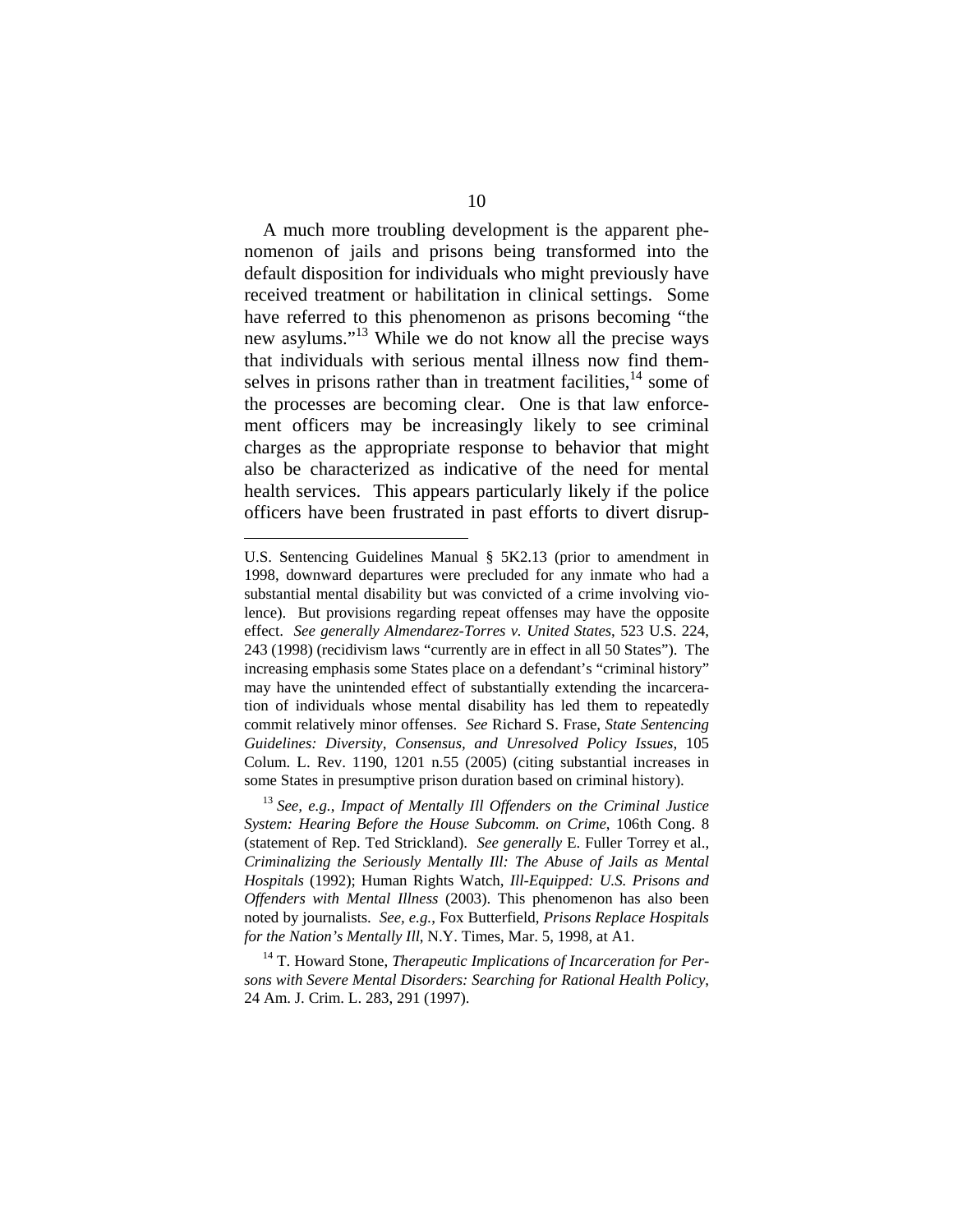tive individuals into community mental health facilities.<sup>15</sup> In addition, there may also be substantial (and perverse) financial incentives to turn to the criminal justice system instead of treatment or habilitation in community settings. Robert D. Miller, *Economic Factors Leading to Diversion of the Mentally Disordered from the Civil to the Criminal Commitment Systems*, 15 Int'l J.L. & Psychiatry 1 (1992). These are often exacerbated by the chronic underfunding of community mental health and mental retardation systems. T. Howard Stone, *Therapeutic Implications of Incarceration for Persons with Severe Mental Disorders: Searching for Rational Health Policy*, 24 Am. J. Crim. L. 283, 291-96 (1997).

Once incarcerated, prison conditions can cause a substantial worsening of the symptoms an inmate had prior to incarceration.[16](#page-21-1) *See generally Ford v. Wainwright*, 477 U.S. 399,

<span id="page-21-1"></span> $16$ <sup>16</sup> This problem appears to be especially severe for female prisoners. *See generally* Linda A. Teplin, Karen M. Abram & Gary M. McClelland,

<span id="page-21-0"></span> <sup>15</sup> *See, e.g.*, Linda A. Teplin, *Policing the Mentally Ill: Styles, Strategies, and Implications in Jail Diversion for the Mentally Ill* 10, 12-14 (Henry J. Steadman ed., 1990); Richard J. Freeman & Ronald Roesch, *Mental Disorder and the Criminal Justice System: A Review*, 12 Int'l J.L. & Psychiatry 105, 107 (1989). *See generally* Am. Bar Ass'n, *Standards for Criminal Justice* § 7-2.5 cmt. at 40 ("mentally disturbed persons by their actions frequently violate minor criminal legislation and thus are subject to criminal arrest. . . . [P]olice officers who are unclear about their authority to process mentally disturbed persons, or who are disillusioned about mental health and mental retardation facility inaction in such cases, are likely to ignore their emergency custodial powers and pursue the criminal arrest procedures with which they are thoroughly familiar."); Linda A. Teplin & Nancy S. Pruett, *Police as Streetcorner Psychiatrist: Managing the Mentally Ill*, 15 Int'l J.L. & Psychiatry 139 (1992); J. Steven Lamberti & Robert L. Weisman, *Persons with Severe Mental Disorders in the Criminal Justice System*, 75 Psychiatric Q. 151, 153 (2004) (principal problems for law enforcement are lack of training about mental illness and lack of effective interaction with mental health service providers); Heidi S. Vermette, Debra A. Pinals & Paul S. Appelbaum, *Mental Health Training for Law Enforcement Professionals*, 33 J. Am. Acad. Psychiatry & Law 42 (2005).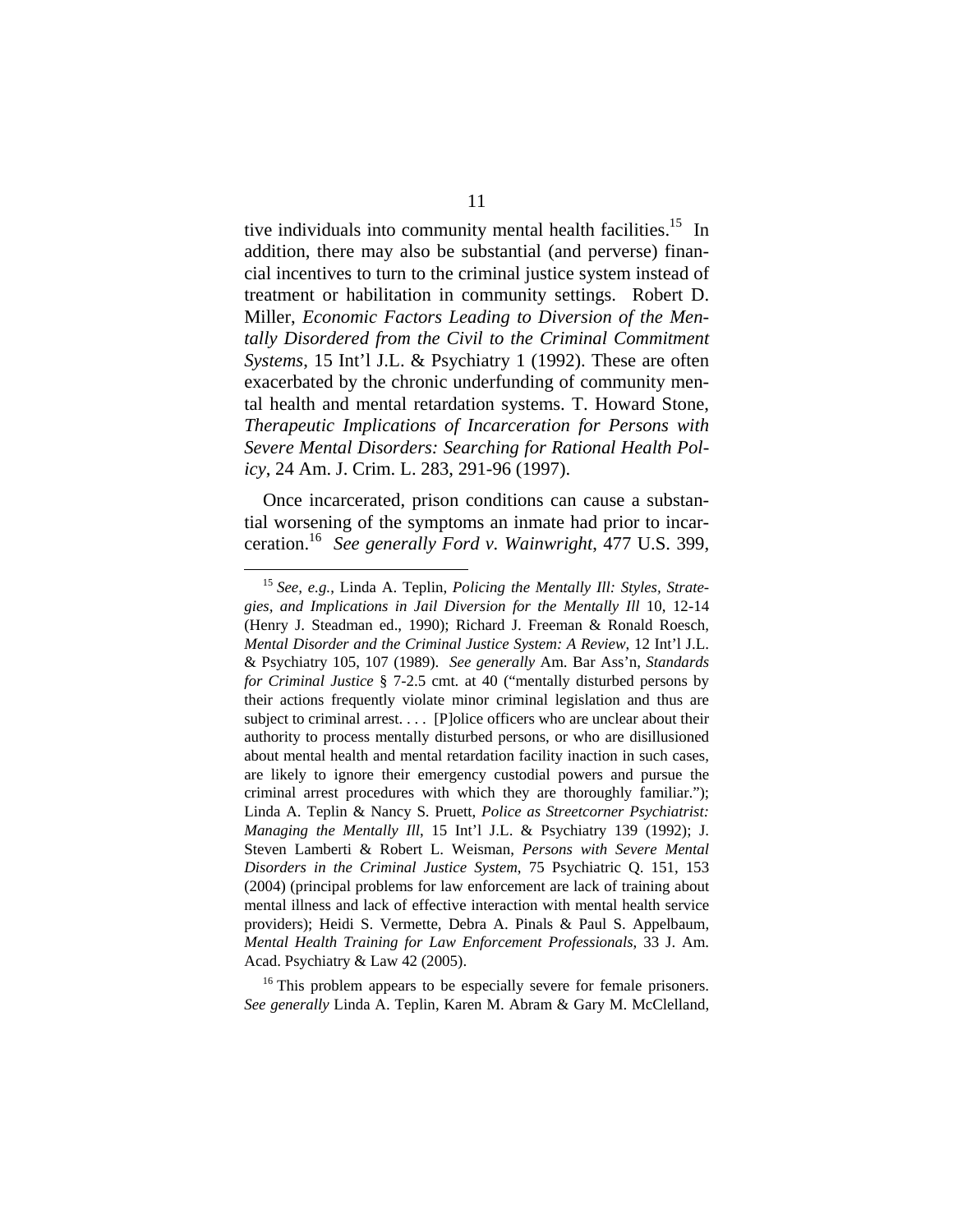402-03 (1986). And certain forms of incarceration are particularly likely to cause or exacerbate serious mental illness in some inmates. Craig Haney, *Mental Health Issues in Long-Term Solitary and "Supermax" Confinement*, 49 Crime & Delinquency 124, 130 (2003) (adverse symptoms include "rage, loss of control, paranoia, hallucinations, and selfmutilations"); *id.* at 148 (Mental health problems "exacerbated by the tendency of correctional systems to place a disproportionate number of previously mentally ill prisoners in supermax confinement, to ignore emerging signs of mental illness among the supermax population, and to fail to provide fully adequate therapeutic assistance to those prisoners who are in psychic pain and emotional distress."). *See generally Wilkinson v. Austin*, 545 U.S. \_\_, 125 S. Ct. 2384, 2394- 95 (2005).

While it is unlikely, absent physical injury or other traumatic event, that incarceration would produce mental retardation (or comparable dementia) in an individual who did not have mental retardation earlier in life, conditions of confinement may cause further mental deterioration[.17](#page-22-0) *See Youngberg v. Romeo*, 457 U.S. 307, 327 (1982) (Blackmun, J., concurring) (appropriate "to include within the minimally adequate training required by the Constitution such training as is reasonably necessary to prevent a person's pre-existing self-care skills from *deteriorating* because of his commit-

<u>.</u>

*Mentally Disordered Women in Jail: Who Receives Services?*, 87 Am. J. Pub. Health 604 (1997) (female jail inmates are more likely to have serious mental health problems but are less likely to have access to mental health treatment than male inmates); Howard M. Kravitz, James L. Cavanaugh, Jr. & Sandra S. Rigsbee, *A Cross-Sectional Study of Psychosocial and Criminal Factors Associated with Arrest in Mentally Ill Female Detainees*, 30 J. Am. Acad. Psychiatry & Law 380 (2002).

<span id="page-22-0"></span><sup>17</sup> *See generally Pennhurst State Sch. and Hosp. v. Halderman*, 451 U.S. 1, 7 (1981) (describing "undisputed" findings "that the physical, intellectual, and emotional skills of some residents have deteriorated at Pennhurst").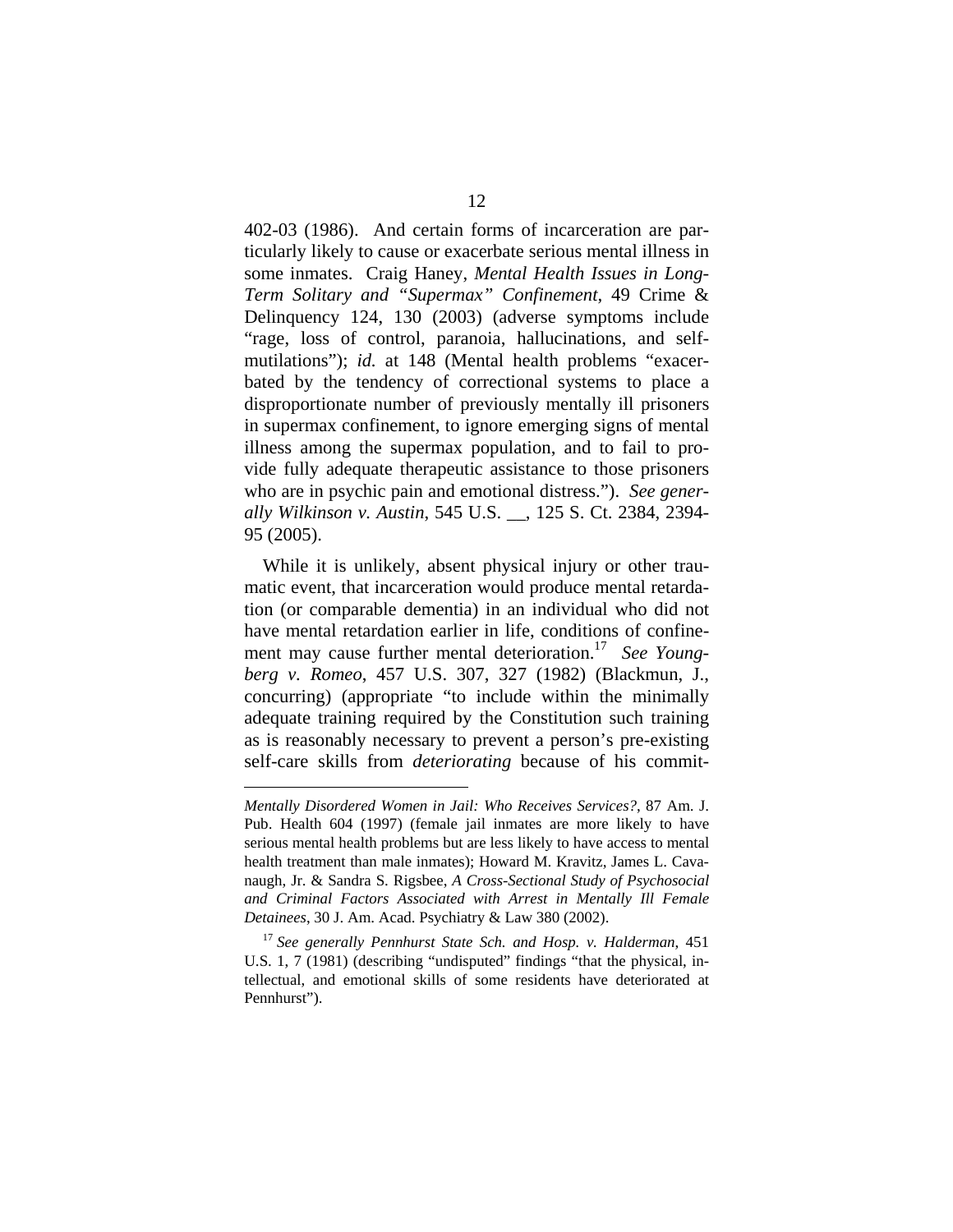ment") (emphasis in original, citations omitted). Providing habilitation to prevent deterioration and atrophy is no less essential in jails and prisons.

A final factor that may increase the number of individuals with mental disabilities in state prisons, or prolong their incarceration, is the enduring residue of fear and prejudice that long marked public attitudes toward people with these disabilities. *See City of Cleburne v. Cleburne Living Ctr.*, 473 U.S. 432, 464 (1985) (Marshall, J., concurring in the judgment in part and dissenting in part) ("Prejudice, once let loose, is not easily cabined."); *Board of Trustees of the Univ. of Ala. v. Garrett*, 531 U.S. 356, 374 (2001) (Kennedy, J., concurring) ("Prejudice, we are beginning to understand, rises not from malice or hostile animus alone. It may result as well from insensitivity caused by simple want of careful, rational reflection or from some instinctive mechanism to guard against people who appear to be different in some respects from ourselves."). Judges and juries responsible for conviction and sentencing are not always immune from such lingering sentiments, *see Olmstead v. L.C.*, 527 U.S. 581, 611 (1999) (Kennedy, J., concurring in the judgment) ("the line between animus and stereotype is often indistinct"), and this fact has the potential to produce longer sentences of imprisonment.<sup>18</sup> In some cases, it may even contribute to wrongful conviction. See generally *Atkins*, 536 U.S. at 317 ("some characteristics of mental retardation undermine the strength

<span id="page-23-0"></span><sup>&</sup>lt;sup>18</sup> There are some indications that the public perception problem is getting worse. *See* Jo C. Phelan et al., *Public Conceptions of Mental Illness in 1950 and 1996: What is Mental Illness and Why Is It to be Feared?*, 41 J. Health & Soc. Behav. 188 (2000) (while there is increased acceptance of people with milder mental illness, perception that individuals with psychotic illness are dangerous has more than doubled); Patrick W. Corrigan & Amy E. Cooper, *Mental Illness and Dangerousness: Fact or Misperception, and Implications for Stigma*, in American Psychological Association, *On the Stigma of Mental Illness: Practical Strategies for Research and Social Change* 165-79 (Patrick W. Corrigan ed., 2005).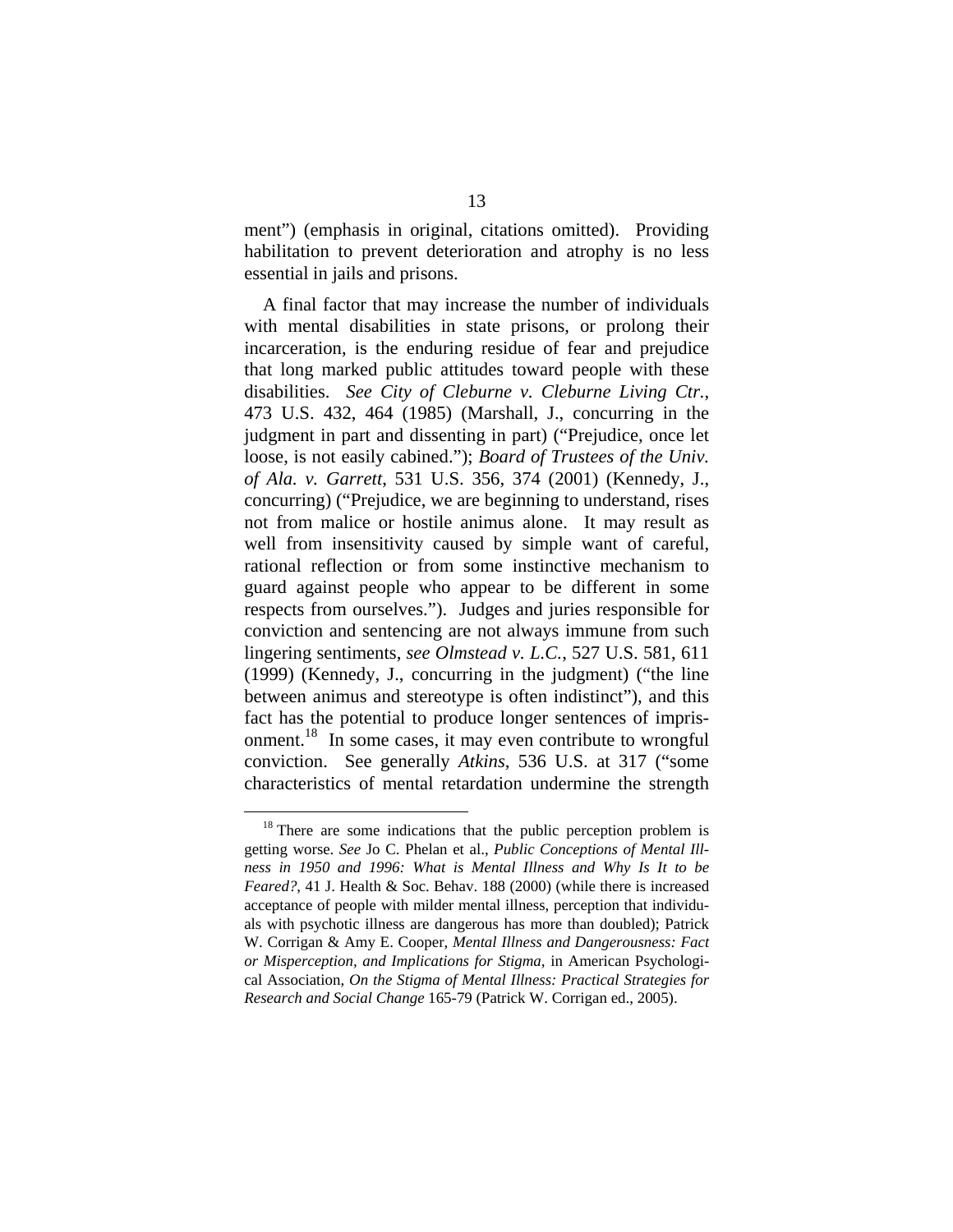of the procedural protections that our capital jurisprudence steadfastly guards"); *See generally* Margaret Edds, *An Expendable Man: The Near-Execution of Earl Washington, Jr.* (2003).

#### **ARGUMENT**

### **I. PRISONERS WHO HAVE MENTAL DISABIL-ITIES ARE PARTICULARLY VULNERABLE TO THE MISTREATMENT AND DISCRIM-INATION ADDRESSED BY THE ADA.**

### **A. Failure to provide needed treatment or habilitation imperils the safety and health of prisoners with mental disabilities.**

Among the most serious types of unconstitutional conduct that prisoners who have mental disabilities may suffer is the failure to provide needed mental health treatment or habilitation. The Punishments Clause of the Eighth Amendment requires the provision of needed medical care. *Estelle v. Gamble*, 429 U.S. 97, 102-04 (1976).<sup>19</sup> The constitutional rationale for this obligation applies as fully to mental disability treatment as it does to therapy for physical ailments or injuries.

Serious mental illness, if left untreated, can leave an inmate in the most excruciating form of mental agony. *Olmstead*, 527 U.S. at 609-10 (Kennedy, J., concurring in the judgment) ("It must be remembered that for the person with severe mental illness who has no treatment the most dreaded of confinements can be the imprisonment inflicted by his own mind, which shuts reality out and subjects him to the torment of voices and images beyond our own powers to describe.").

<span id="page-24-0"></span> $19$  As this Court has repeatedly held, remedial legislation can permissibly extend beyond the Constitution's direct command. *See*, *e.g.*, *City of Boerne v. Flores*, 521 U.S. 507, 518 (1997). By the same token, *amici*  recognize that not every constitutional violation will necessarily come within the ambit of Title II.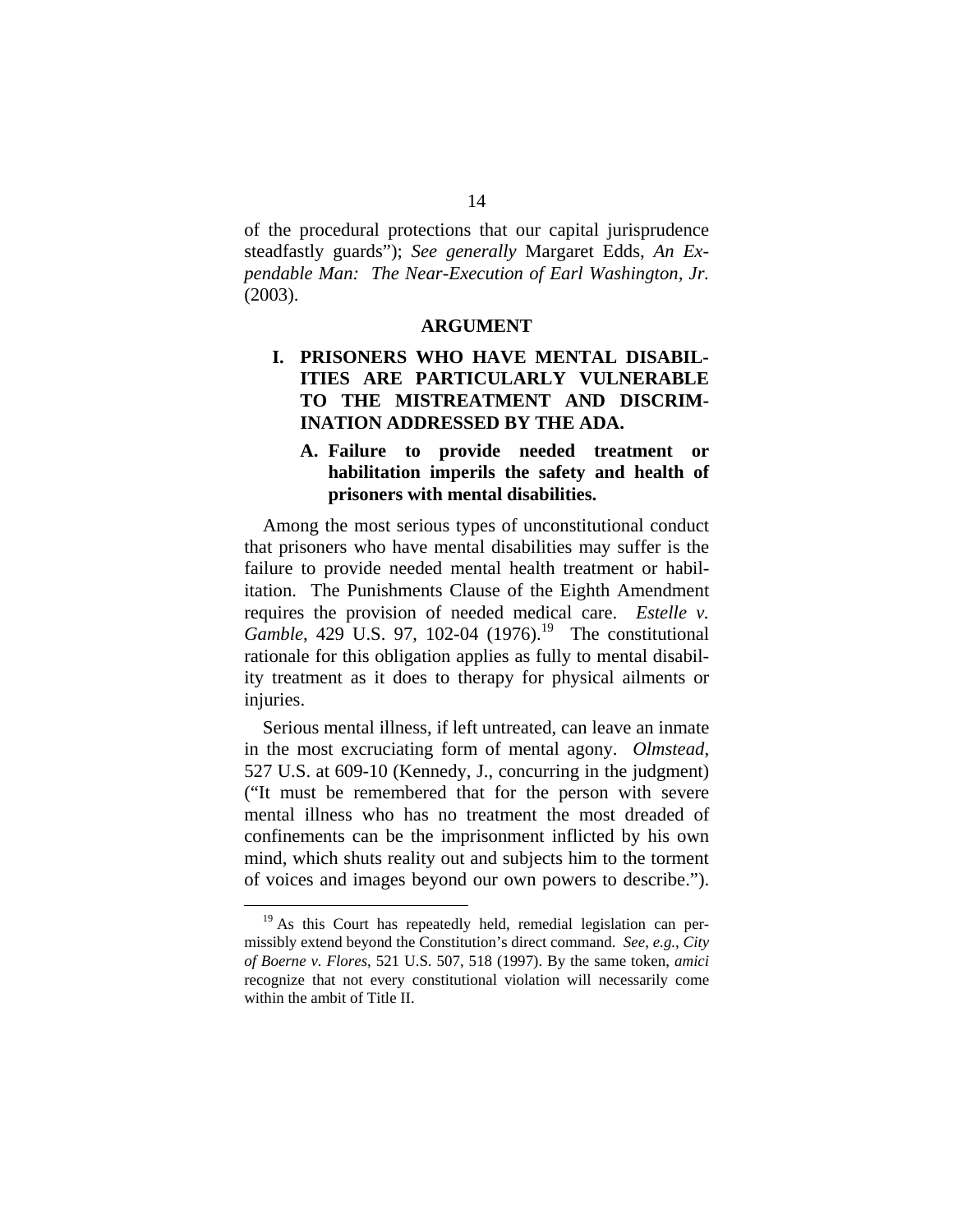*See also* Marjorie Rock, *Emerging Issues with Mentally Ill Offenders: Causes and Social Consequences*, 28 Admin. & Policy in Mental Health 165, 171 (2001) ("For a newly detained inmate there is often an increased risk of suicide, and for all incarcerated mentally ill persons there is often increased personal risk for becoming a victim as well as the potential for high rates of decompensation and deterioration."); Joel A. Dvoskin & Henry J. Steadman, *Chronically Mentally Ill Inmates: The Wrong Concept for the Right Services*, 12 Int'l J.L. & Psychiatry 203, 205 (1989) ("[M]entally ill inmates tend to encounter a whole range of brand new problems in prison, to which they may be especially susceptible due to their mental illness. Examples here include such things as predatory inmates, avoiding disciplinary infractions, visits, and authority problems."). *See* Richard J. Freeman & Ronald Roesch, *Mental Disorder and the Criminal Justice System: A Review*, 12 Int'l J.L. & Psychiatry 105, 110 (1989) ("In population, they are significantly more likely to be involved in 'incidents,' ranging from assault by other inmates, altercation with guards, and generally bizarre behavior, to self mutilation and suicide attempts."); Robert W. Dumond, *Confronting America's Most Ignored Crime Problem: The Prison Rape Elimination Act of 2003*, 21 J. Am. Acad. Psychiatry  $\&$  Law 354, 355 (2003) (inmates with mental illness or developmental disabilities "especially vulnerable" to sexual victimization).

Documented instances of jail and prison inmates who are not provided adequate treatment for their serious mental illness are deeply troubling. *See, e.g.*, *Cody v. Hillard*, 599 F. Supp. 1025, 1058-59 (D.S.D. 1984) (failure to provide mental health treatment to inmates with "serious psychiatric needs," noting that "some of these inmates have experienced deterioration in physical health because their mental health needs have gone untreated."); *Balla v. Idaho State Board of Corrections*, 595 F. Supp. 1558, 1578 (D. Idaho 1984) (psychiatric care found "virtually nonexistent," representing "deliberate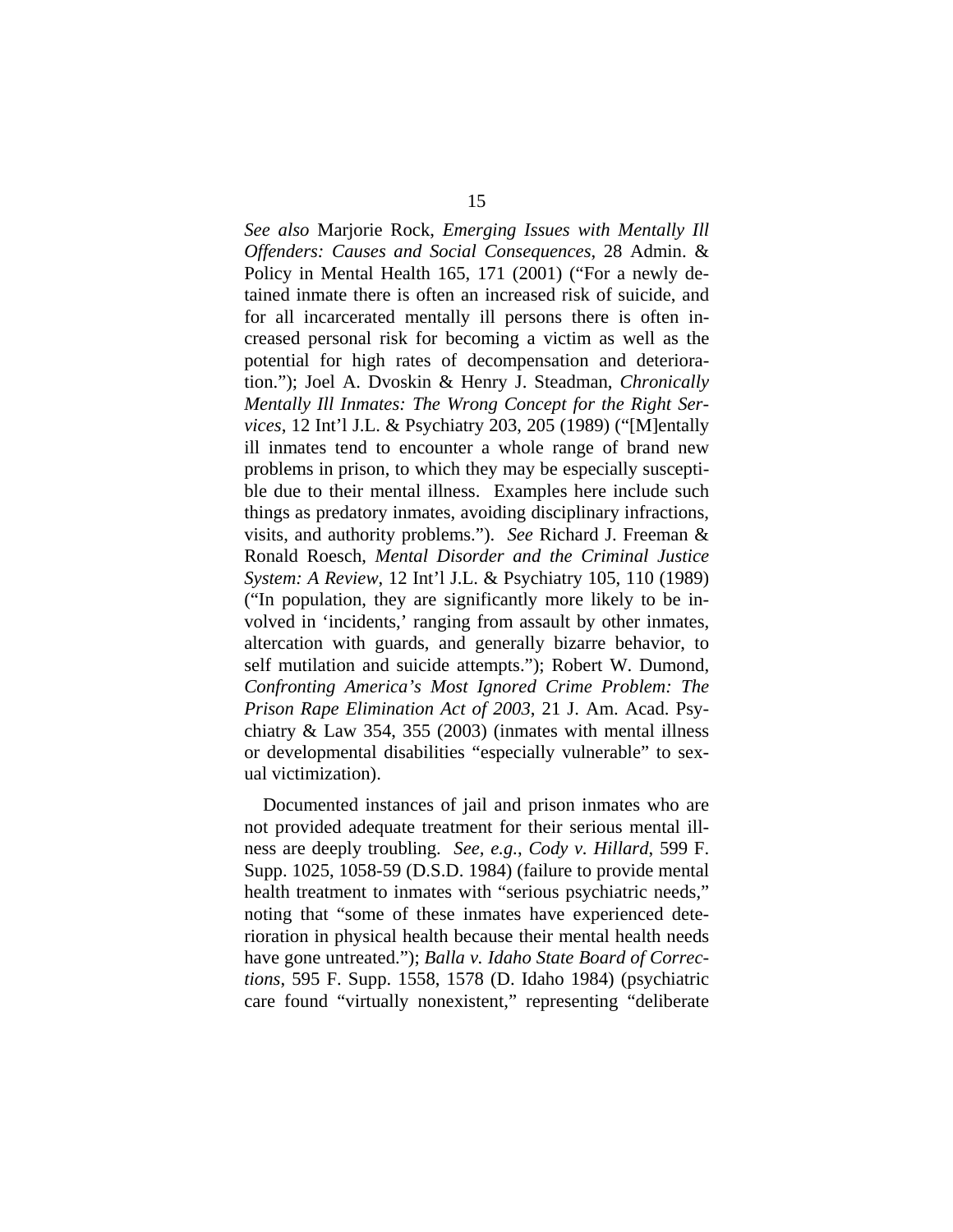indifference to the serious medical needs of the inmates"); *Mitchell v. Untreiner*, 421 F. Supp. 886, 891 (N.D. Fla. 1976) (jail provided "no psychological or psychiatric treatment" and inmates with mental illness were segregated in inadequate conditions). Far too frequently, when there is no serious effort to provide mental health treatment, the only semblance of treatment offered to inmates with serious mental illness is psychotropic medication, and often, in such circumstances, the medication is inappropriately (and dangerously) administered. *See, e.g.*, *Langley v. Coughlin*, 715 F. Supp. 522, 540 (S.D.N.Y. 1989) (failure "to properly diagnose mental conditions, failure to prescribe proper medication and prescription of inappropriate medication, failure to provide any meaningful treatment other than medication"); *Battle v. Anderson*, 376 F. Supp. 402, 415 (E.D. Okla. 1974) (no professional psychiatric staff in prison and "only 'treatment' available at the penitentiary consists of temporary relief from 'distress' through sedation"). *See also Coleman v. Wilson*, 912 F. Supp. 1282, 1309-11 (E.D. Cal. 1995).<sup>[20](#page-26-0)</sup>

<span id="page-26-0"></span> $20$  Numerous cases have revealed deliberate indifference in the failure to provide adequate staffing for the treatment of inmates with serious mental illness. *See, e.g.*, *Ramos v. Lamm*, 639 F.2d 559, 577-78 (10th Cir. 1980) (expert testimony that the lack of mental health services "contributes to inmate suffering and at times causes suicide and self-mutilation by inmates"); *Coleman*, 912 F. Supp. at 1315 (understaffing produces failure to provide an adequate program of suicide prevention); *Madrid v. Gomez*, 889 F. Supp. 1146, 1226 (N.D. Cal. 1995) (failure to provide mental health care "so clearly and grossly deficient that it only highlights defendants' striking indifference to the mental health" of inmates); *Tillery v. Owens*, 719 F. Supp. 1256, 1302 (W.D. Pa. 1989) ("Officials at SCIP have violated the eighth amendment with respect to psychiatric and psychological care in at least two ways: they have failed to provide adequate staffing; they have failed to maintain an environment conducive to treatment of serious mental illness."). In addition, courts have identified as a constitutional violation the failure to perform adequate screening and diagnosis when symptoms of mental illness are apparent. *See, e.g.*, *Coleman*, 912 F. Supp. at 1305 ("Under the Eighth Amendment the defendants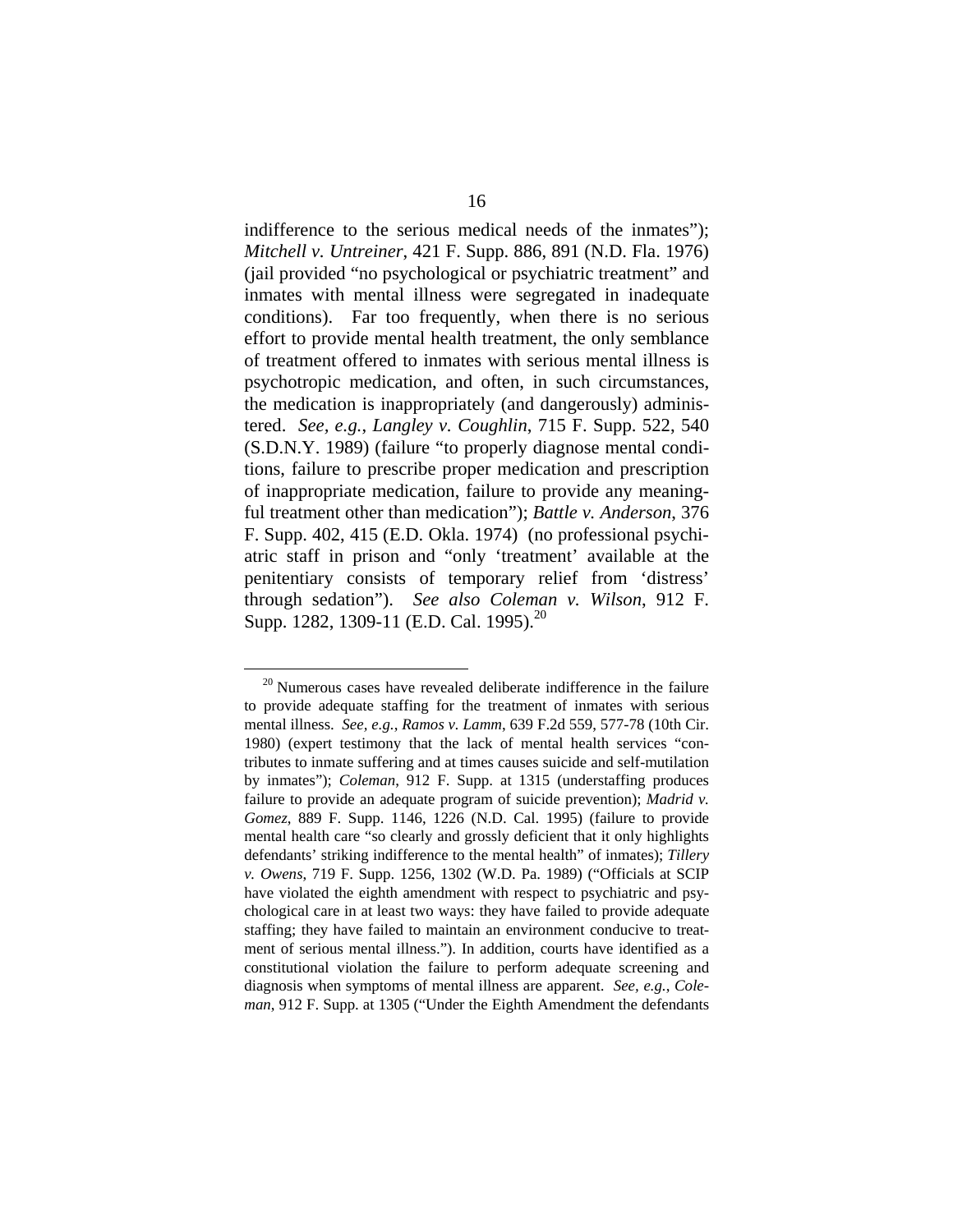Similarly, a prison or jail's deliberate indifference to needed habilitation for inmates with mental retardation or other substantial developmental disabilities can cause enduring, sometimes permanent, harm. For many individuals with mental retardation, being deprived of needed treatment and habilitation does not merely mean that they will fail to improve or to gain important skills; they may in fact lose crucial life skills that they had before they were imprisoned. This can mean the loss of the ability to communicate, perform daily selfcare, remain physically safe, and to maintain even rudimentary emotional stability. *Cf. Pennhurst*, 451 U.S. at 7; *Youngberg*, 457 U.S. at 311 n.7. As one respected authority in the field has observed, "[i]f prison is viewed as a dangerous place for the nonretarded inmate, imagine the threat posed to the individual whose cognitive limitations render him or her vulnerable to the wishes of brighter and more exploitative inmates." George S. Baroff, *The Mentally Retarded Offender*, *in* American Psychological Association, *Manual of Diagnosis and Professional Practice in Mental Retardation*, at 320 (John W. Jacobson & James A. Mulick eds., 1996).<sup>21</sup> See generally Jane Nelson Hall, *Correctional Services for Inmates with Mental Retardation*, in *The Criminal Justice System and Mental Retardation: Defendants and Victims* 167-90 (Ronald

<u>.</u>

are required to maintain a system in which inmates are able to make their need for mental health care known to staff competent to provide such care before inmates suffer unnecessary and wanton infliction of pain."). Beyond mere numbers, it is also essential that correctional officers receive adequate training in dealing with inmates who have mental disabilities. *See generally* Lisa Callahan, *Correctional Officer Attitudes Toward Inmates with Mental Disorders*, 3 Int'l J. Forensic Mental Health 37 (2004).

<span id="page-27-0"></span><sup>21</sup> *See Ruiz v. Estelle,* 503 F. Supp. 1265, 1346 (S.D. Tex. 1980), *aff'd in relevant part*, 679 F.2d 1115 (5th Cir. 1982) ("[P]rison officials have done little to protect these mentally handicapped inmates from the type of abuse and physical harm which they suffer at the hands of other prisoners.").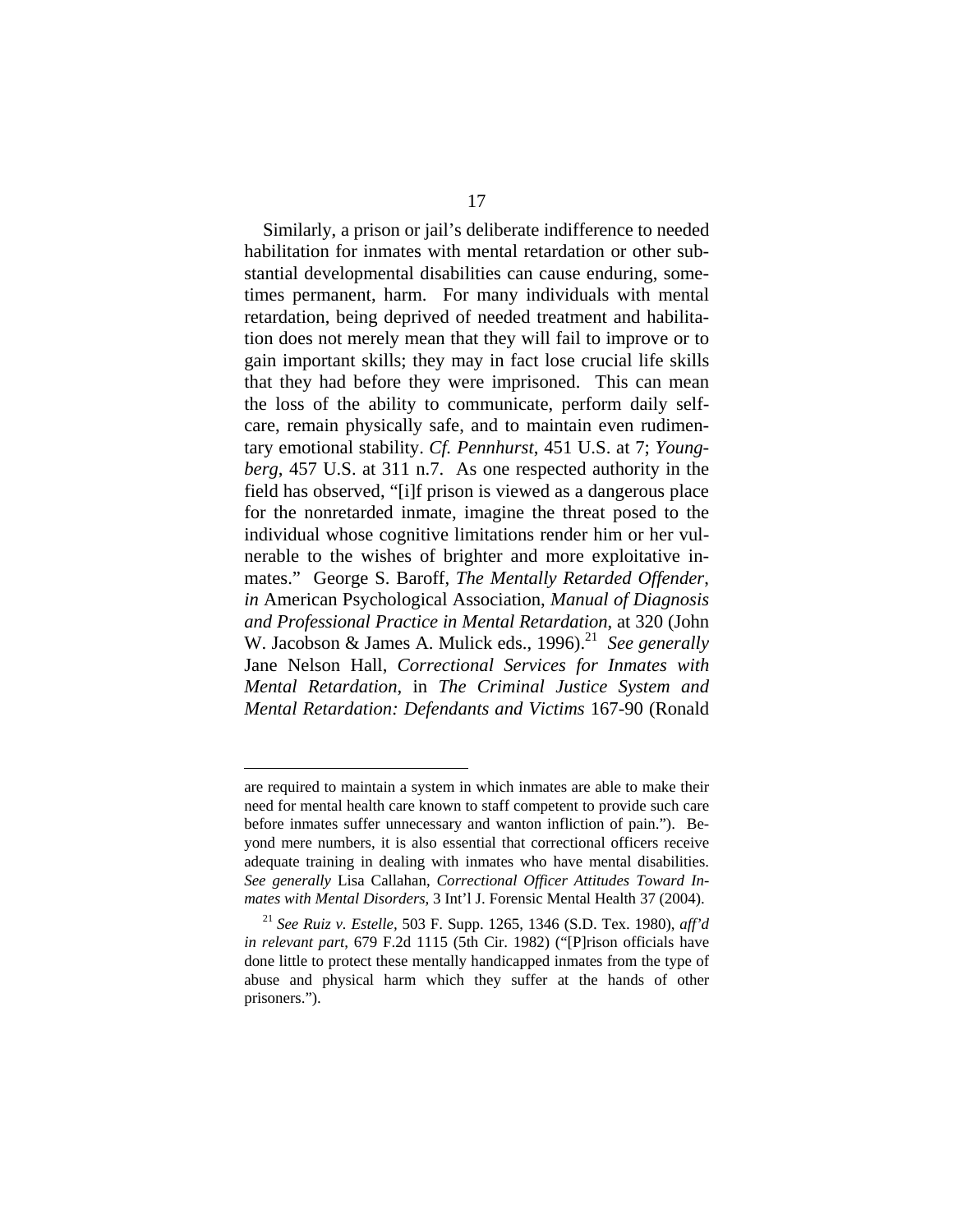W. Conley, Ruth Luckasson & George N. Bouthilet eds. 1992).

And yet mistreatment and neglect of inmates with mental retardation continues to occur. *See, e.g.*, *Ruiz*, 503 F. Supp. at 1346 ("Their special habilitation needs are practically unrecognized by TDC officials, and they are subjected to a living environment which they cannot understand and in which they cannot succeed."); *Taylor v. Mich. Dep't of Corr.*, 69 F.3d 76, 81 (6th Cir. 1995) (failure to protect from rape inmate who had mental retardation). *See generally* George C. Denkowski & Kathryn M. Denkowski, *The Mentally Retarded Offender in the State Prison System: Identification, Prevalence, Adjustment, and Rehabilitation*, 12 Crim. Just. & Behav. 55, 62 (1985) (majority of surveyed state correctional officials acknowledged that inmates with mental retardation were "manipulated and victimized by the general prison population," including sexual exploitation).

In one sense, prisoners with mental disabilities have the same needs as individuals with comparable disabilities outside the prison context. But in another crucial sense, their situation is dramatically different. Unlike their counterparts in the rest of society, prisoners' access to mental health treatment or habilitation is totally controlled by prison authorities.<sup>22</sup> By the very nature of their confinement, prisoners with serious mental illness or mental retardation are deprived of all other avenues for addressing these essential needs. *See generally Farmer v. Brennan*, 511 U.S. 825, 833 (1994) (Having stripped prisoners "of virtually every means of self-protection

<span id="page-28-0"></span> $22$  There are indications that the problem of untreated prisoners with severe mental illness may be getting worse. *See, e.g.*, Ronald W. Manderscheid, Aliya Gravesande & Ingrid Goldstrom, *Growth of Mental Health Services in State Adult Correctional Facilities 1988 to 2000*, 55 Psychiatric Services 869 (2004) ("The growth in prison facilities and the growth in prisoner populations are outstripping the more meager growth in mental health services.").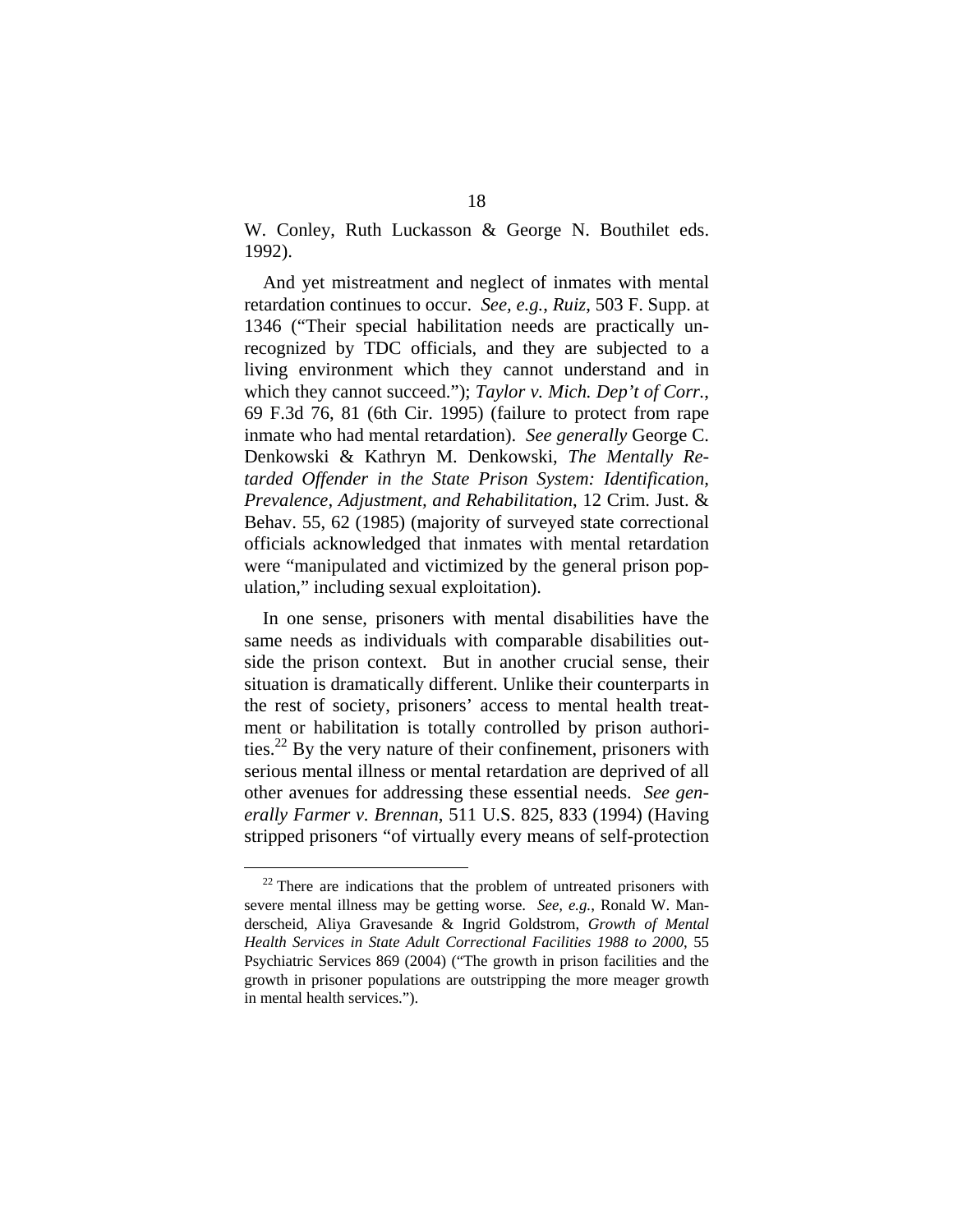and foreclosed their access to outside aid, the government and its officials are not free to let the state of nature take its course.").

#### **B. Prisoners with mental disabilities have been subjected to harmful neglect and mistreatment.**

In addition to the central concerns about failure to provide needed treatment and habilitation, prisoners with mental disabilities face discriminatory treatment that is unrelated to legitimate penological interests. For example, the practice of automatically or routinely assigning prisoners with symptoms of mental illness to "administrative segregation" units is particularly troubling.<sup>23</sup> "There is a general consensus among

<span id="page-29-0"></span><sup>&</sup>lt;sup>23</sup> In this context, *amici* are using the term "segregation" in the sense that it is generally employed in the management of prisons. *See, e.g.*, American Psychiatric Association, *Psychiatric Services in Jails and Prisons* 5 (2d ed. 2000) ("Inmates who are in current, severe psychiatric crisis, including but not limited to acute psychosis and suicidal depression should be removed from segregation until such time as they are psychologically able to tolerate that setting."). The term segregation is, of course, capable of different meanings. In other disability contexts, it often refers to the provision of mental retardation services in facilities or locations set apart from nondisabled individuals. *See, e.g.*, *City of Cleburne*, 473 U.S. at 462 (Marshall, J., concurring in the judgment in part and dissenting in part) ("A regime of state-mandated segregation and degradation soon emerged that in its virulence and bigotry rivaled, and indeed paralleled, the worst excesses of Jim Crow. Massive custodial institu tions were built to warehouse the retarded for life . . . ."). *See* 42 U.S.C. § 12101(5) ("[I]ndividuals with disabilities continually encounter various forms of discrimination, including outright intentional exclusion, . . . [and] segregation  $\dots$ .").

While there is severe criticism in the disability community of provision of services in segregated settings, *see, e.g.*, Joseph P. Shapiro, *No Pity: People with Disabilities Forging a New Civil Rights Movement* 142 (1993), the extraordinary vulnerability of prison inmates who have mental retardation may sometimes require that their confinement and habilitation occur in settings that provide sufficient protection from other inmates. However, this in no way justifies placing vulnerable inmates with men-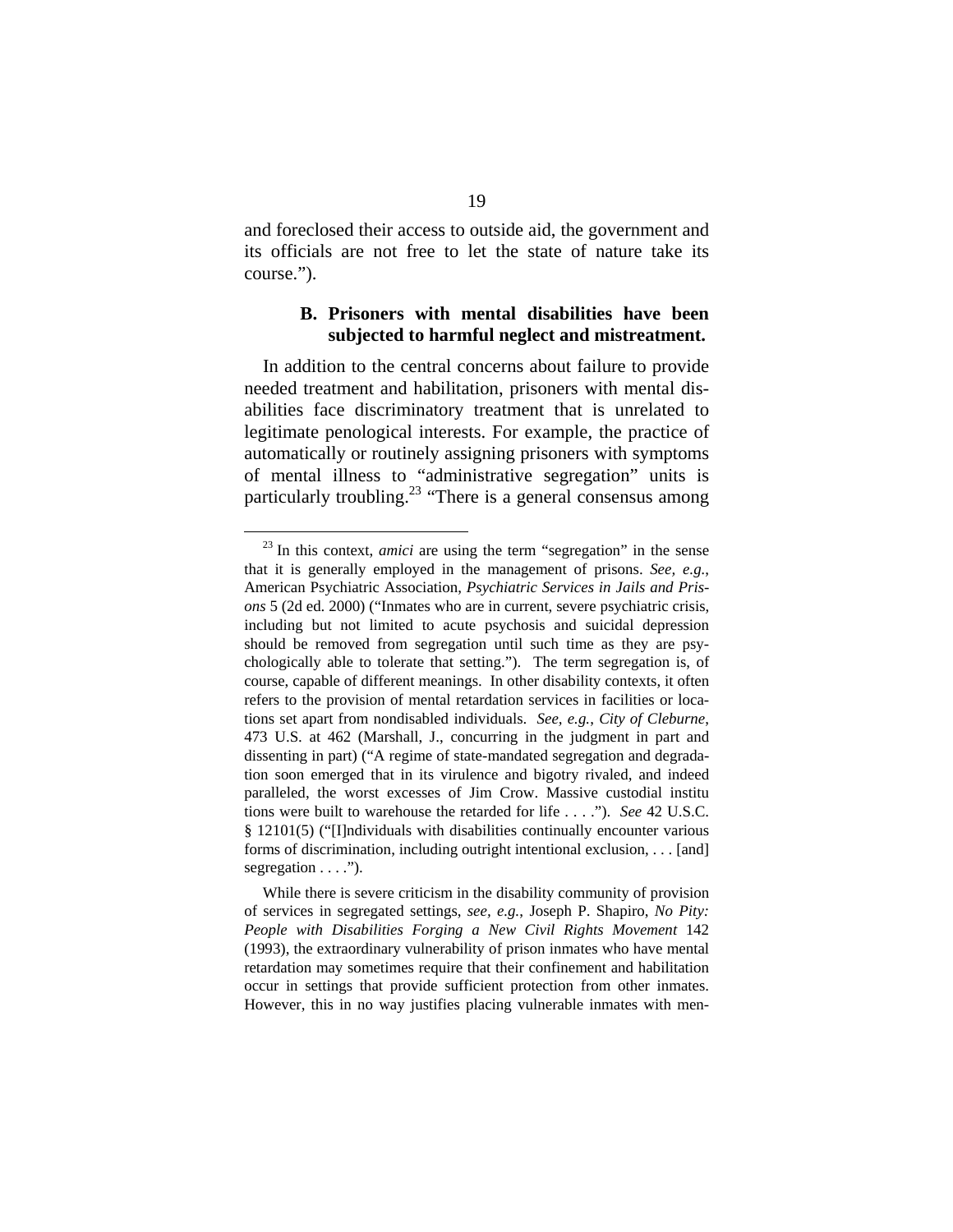clinicians that placement of inmates in settings with 'extreme isolation' is contraindicated because many of these inmates' psychiatric conditions will clinically deteriorate or not improve." National Commission on Correctional Health Care, *Standards for Health Services in Prisons* 243 (2003).

Nevertheless, some States continue to confine prisoners with serious mental illness in unconstitutional conditions that can only exacerbate their condition. *See, e.g.*, *Jones'El v. Berge*, 164 F. Supp. 2d 1096, 1118 (W.D. Wis. 2001) (conditions of inmates with serious mental illness deteriorating in supermax unit); *Madrid v. Gomez*, 889 F. Supp. 1146, 1267 (N.D. Cal. 1995) (segregation unit cruel and unusual for inmates who are mentally ill and those who "are at an unreasonably high risk of suffering serious mental illness as a result of present conditions" in the segregated unit); *Langley v. Coughlin*, 715 F. Supp. 522, 540 (S.D.N.Y. 1989) (supermax unit housing "mentally ill inmates whose conditions involve dramatic outbursts of screaming, self-mutilation, attempted or staged suicides, throwing of feces and garbage, fires and other distressing behavior" severely affecting other inmates with mental illness); *Walker v. State,* 68 P.3d 872, 885 (Mont. 2003) (describing conditions of confinement and mistreatment of a prisoner with mental illness as "an affront to the inviolable rights of human dignity possessed by the inmate and that such punishment constitutes cruel and unusual punishment when it exacerbates the inmate's mental health condition" and therefore is a violation of state constitutional protections). $^{24}$  $^{24}$  $^{24}$ 

1

tal retardation in "segregation units," as the term is used in the correctional context.

<span id="page-30-0"></span><sup>24</sup> *See also Casey v. Lewis*, 834 F. Supp. 1477, 1548 (D. Ariz. 1993) ("Despite their knowledge of the harm to seriously mentally ill inmates ADOC routinely assigns or transfers seriously mentally ill inmates to [lockdown and segregation units]. . . . In most cases, the inmates are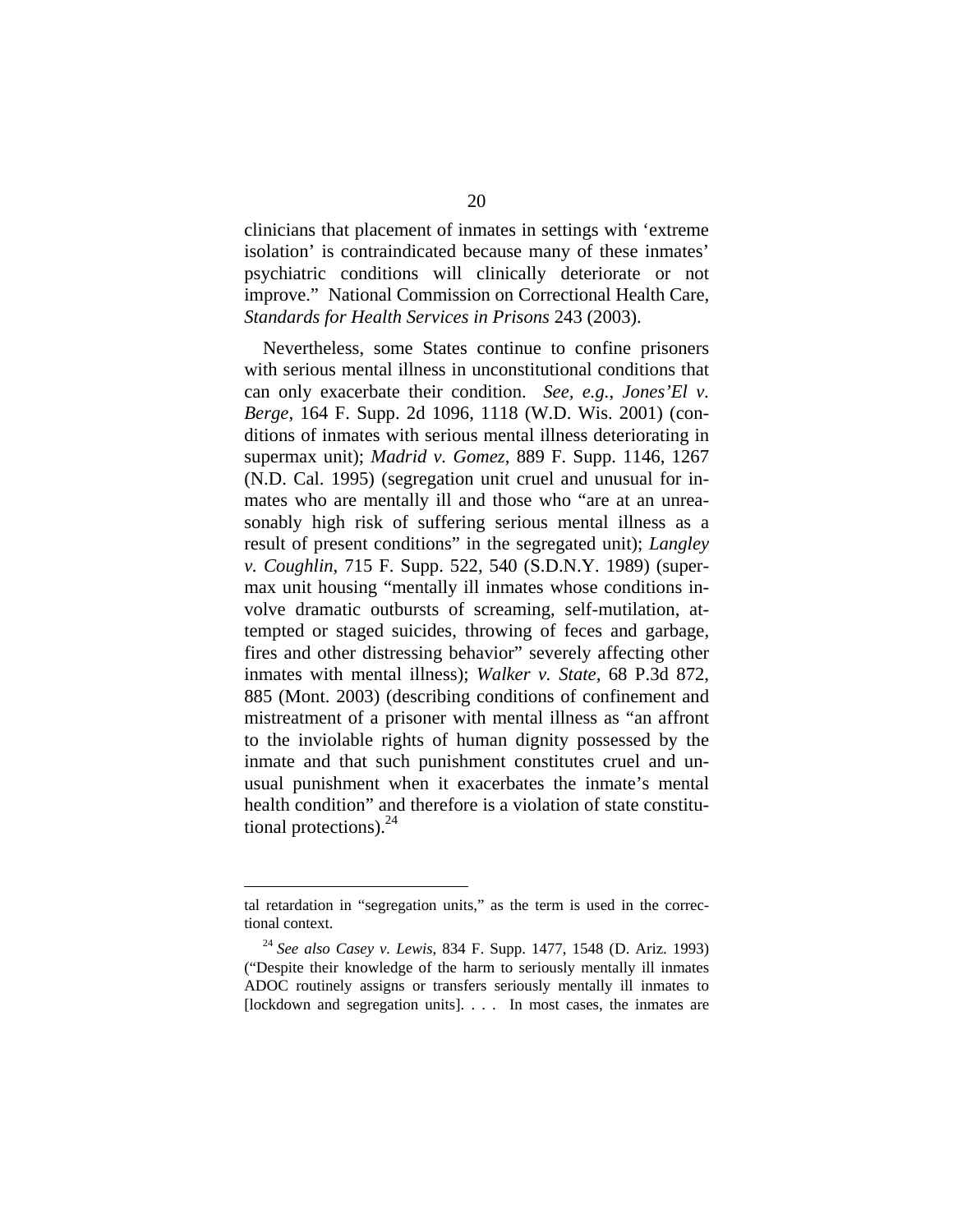## **II. THE ADA'S PROTECTION OF THE RIGHTS OF INMATES WITH DISABILITIES IS CON-SISTENT WITH THE TRADITION OF DEF-ERENCE TO CORRECTIONAL OFFICIALS.**

This Court has repeatedly emphasized the importance of deference to state correctional authorities in the management of prisons. *See, e.g.*, *Turner v. Safley*, 482 U.S. 78, 84-85 (1987) ("Running a prison is an inordinately difficult undertaking that requires expertise, planning, and the commitment of resources"). *Amici* appreciate the extraordinary difficulties involved in maintaining order in potentially unstable, and even perilous, settings, and recognize the "peculiar and restrictive circumstances of penal confinement." *See Jones v. North Carolina Prisoners' Union*, 433 U.S. 119, 125 (1977). Indeed, the appropriate care of inmates with mental disabilities requires that the institutions in which they are confined function safely and effectively.

But the deference to prison authorities that this Court has recognized cannot excuse discriminatory treatment of individuals with mental disabilities. "The Constitution does not mandate comfortable prisons, but neither does it permit inhumane ones." *Farmer*, 511 U.S. at 832 (internal citation omitted). Neither the principle of judicial deference to correctional officials nor the broader dictates of federalism require the courts to cast a blind eye to the damaging neglect and discrimination faced by some of the nation's prison inmates with mental disabilities.

1

locked down because of behavior resulting from their mental illness," with the decisions made by security, rather than medical, personnel.); *Arnold ex rel. H.B. v. Lewis*, 803 F. Supp 246, 256 (D. Ariz. 1992) (inmate with mental illness was provided "grossly inadequate mental health care . . . . Rather, defendants placed plaintiff in lock down as punishment for the symptoms of her mental illness and as an alternative to providing mental health care.").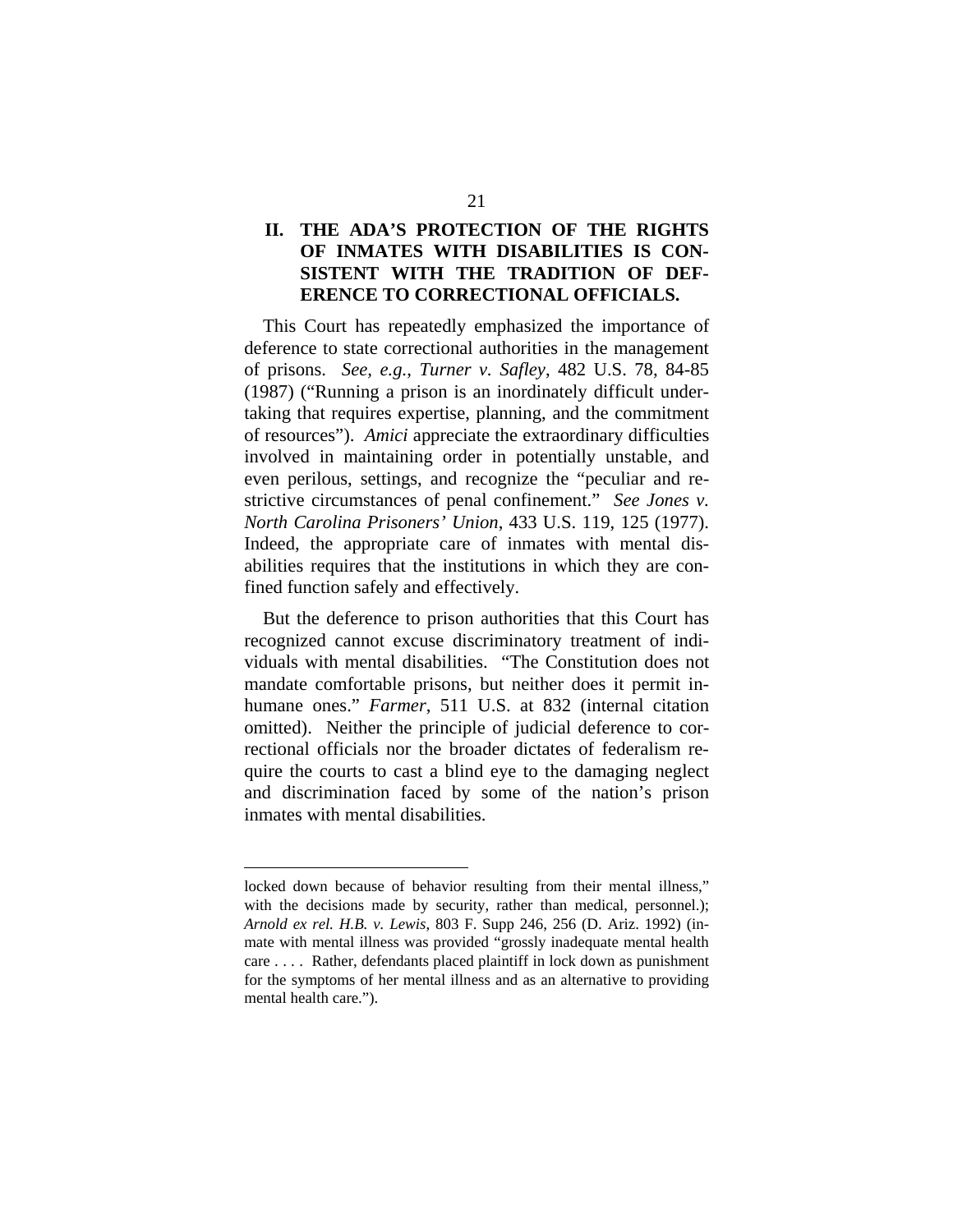Prisoners have constitutional rights that survive even the deprivation of physical liberty that is the essence of imprisonment. *Vitek v. Jones*, 445 U.S. 480, 493-94 (1980). *See also Turner*, 482 U.S. at 84 ("Prison walls do not form a barrier separating prison inmates from the protections of the Constitution."). Those rights are protected by, inter alia, the Punishments Clause of the Eighth Amendment and the Due Process and Equal Protection Clauses of the Fourteenth Amendment. They are rights of particular importance to prison inmates with mental disabilities, whose extraordinary vulnerability to mistreatment is a source of serious concern.

Concerned about the pervasive and destructive discrimination it found that individuals with disabilities confronted in public services, and after extensive investigation, Congress codified disability rights and created remedies for their enforcement in Title II of the Americans with Disabilities Act. It did so in a way that clearly encompasses mistreatment and discrimination encountered in prisons. *See Penn. Dep't of Corr. v. Yeskey*, 524 U.S. 206 (1998).

However, Congress was mindful of the practical differences between disability discrimination and other forms of invidious discrimination it had addressed in other statutes, such as race and gender discrimination.<sup>25</sup> Concerned about the potential costs and disruption of implementing the ADA,

<span id="page-32-0"></span> $25$  The fact that Congress, in 1990, crafted a remedial scheme that differed from those designed for racial or gender discrimination certainly does not imply in any way that disability discrimination is a problem of secondary importance. While all invidious prejudice has common roots and features, the efforts to confront its harmful effects involve different templates. For example, racial and gender discrimination have not manifested themselves identically in our history, nor have the necessary remedial measures been exactly the same. The same is true with disability discrimination. Far from betraying a lesser concern about the harms of disability discrimination, Title II's mandate that its enforcers take potential costs and disruptions into account in individual cases suggests that Congress was mindful that its provisions should be proportional to the problem.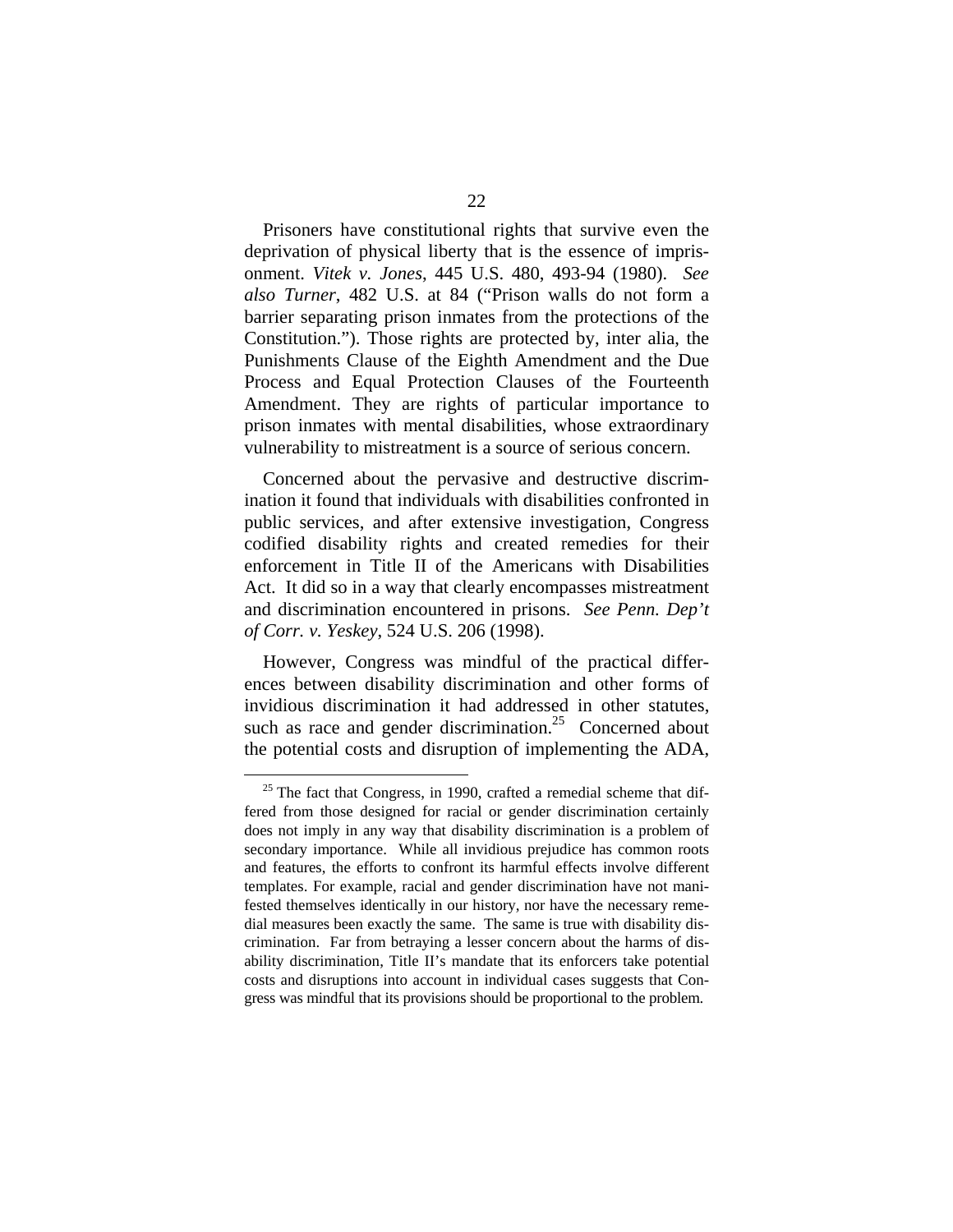it limited the statute's remedial scope, requiring, for example, only "reasonable modifications" of programs and facilities. 42 U.S.C. § 12131(2) (1990). The mandate that courts only require "reasonable modifications" is, in fact, not at all dissimilar from the factors of reasonableness in constitutional remedies in prison cases that this Court announced in *Turner*, 482 U.S. at 89-91.<sup>26</sup> It means that legitimate penological interests, such as security concerns, *see O'Lone v. Estate of Shabazz*, 482 U.S. 342, 349 (1987), and rehabilitative interests, *id*. at 351, can, upon a proper showing, prevail over disability claims under the statute.<sup>2</sup>

<span id="page-33-0"></span><sup>&</sup>lt;sup>26</sup> While the *Turner* test applies disability claims raised under the Due Process and Equal Protection Clauses, it does *not* apply to cases arising under the Eighth Amendment, where the less deferential "deliberate indifference" standard is used. *Hope v. Pelzer*, 536 U.S. 730, 738 (2002). "This is because the integrity of the criminal justice system depends on full compliance with the Eighth Amendment." *Johnson v. California*, 543 U.S. \_\_\_, 125 S. Ct. 1141, 1150 (2005). The remedies enacted by Congress in Title II are so carefully crafted that they are proportional to both standards.

<span id="page-33-1"></span><sup>&</sup>lt;sup>27</sup> *Amici* are unaware of cases in which lower courts, in implementing Title II, have required actions by prison officials that substantially exceed the requirements of the Constitution. If a pattern of such overly-demanding orders were to occur in the future, appellate review could, of course, ensure that unwarranted interference with correctional authorities would not be imposed.

Indeed, another advantage of permitting Congress to address the problem of disability discrimination is that the legislative process is uniquely capable of adjusting and fine-tuning its remedies based on the practical experience in a statute's implementation. Although Congress drafted Title II in terms that clearly apply to state prisons, it did not address the issue of prison compliance with specificity. *Yeskey*, 524 U.S. at 211-12. If correctional officials in the States were to conclude, at some future time, that courts were imposing excessive or unduly intrusive requirements under Title II, it seems likely that they would find a receptive and sympathetic hearing in the Congress. *See generally* 18 U.S.C. § 3626 (1997) (Prison Litigation Reform Act).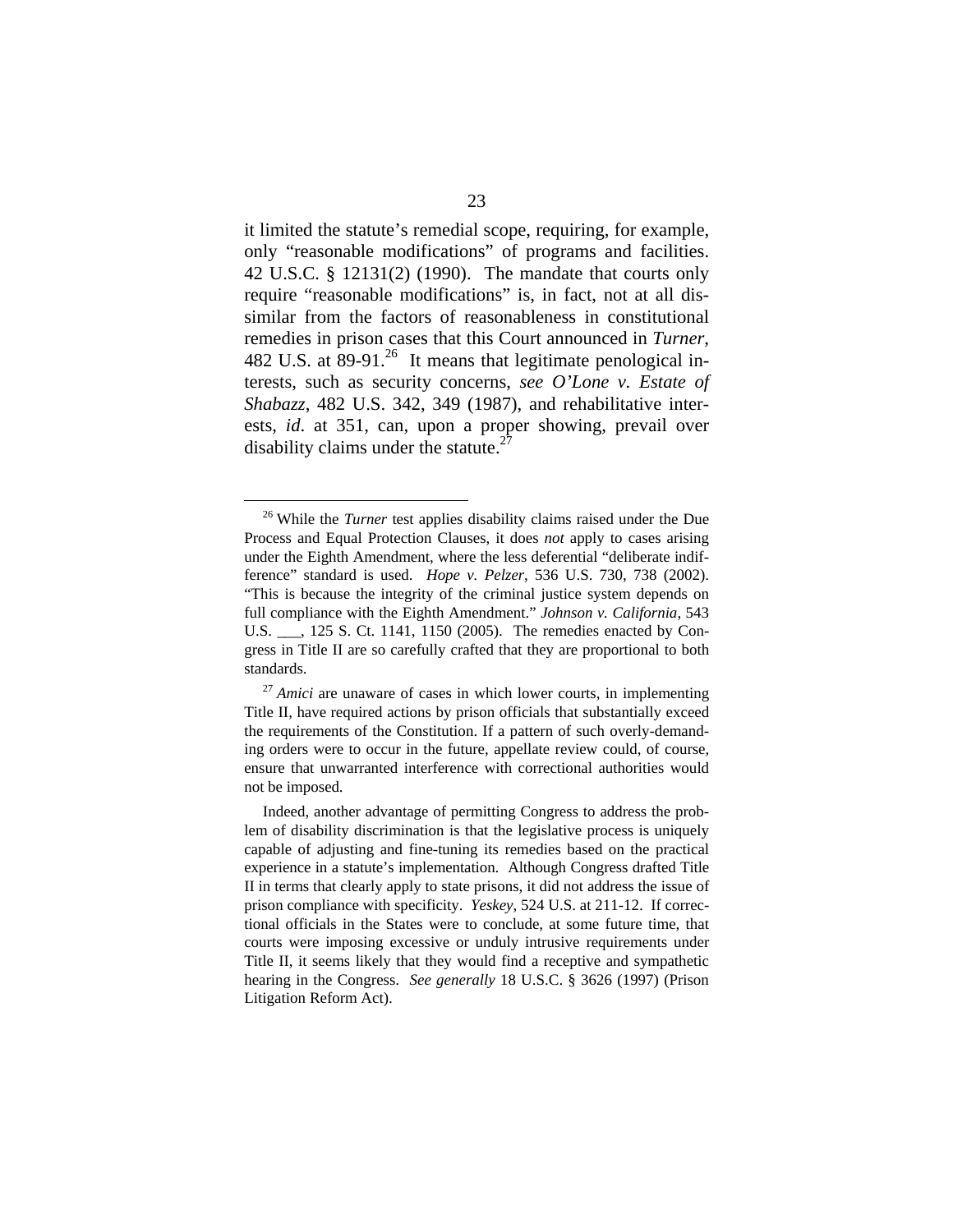Depriving prisoners with mental disabilities of needed treatment or habilitation will seldom, if ever, have "a valid, rational connection," *Turner*, 482 U.S. at 89, to the legitimate government interest in prison security, and it certainly cannot be justified on rehabilitative grounds. As noted above, prisoners with these disabilities will obviously not have available to them "alternative means of exercising the right" to receive such treatment or habilitation. *Id.* at 90. And it can hardly be contended that providing needed treatment to prisoners with serious symptoms of mental illness or habilitation to inmates who have mental retardation will have some deleterious impact on guards and other inmates.

Indeed, it is the *failure* to provide such treatment or habilitation that imperils the safety of guards and fellow prisoners even as it does potentially irreparable harm to the health and safety of the inmate who has the disability. *See Washington v. Harper*, 494 U.S. 210, 225-26 (1990) ("Where an inmate's mental disability is the root cause of the threat he poses to the inmate population, the State's interest in decreasing the danger to others necessarily encompasses an interest in providing him with medical treatment for his illness."). Finally, prison authorities cannot claim that the alternative, i.e. providing needed treatment or habilitation, is impractical or "unavailable." Successful prison treatment and habilitation programs have been implemented by a number of States. Denying the practicality of such treatment would surely be "an exaggerated response to prison concerns." *Turner*, 482 at 90 (internal quotation omitted). $^{28}$  $^{28}$  $^{28}$ 

<span id="page-34-0"></span><sup>&</sup>lt;sup>28</sup> *Turner* also mentions as a consideration the impact "on the allocation" of prison resources generally." 482 U.S. at 90. However, when the right at issue is grounded in the Eighth Amendment, States cannot justify "deliberate indifference" on the basis of mere fiscal savings. After all, it would not be cost-free to set a prisoner's broken leg. *Cf. Estelle v. Gamble*, 429 U.S. 97 (1976)*.*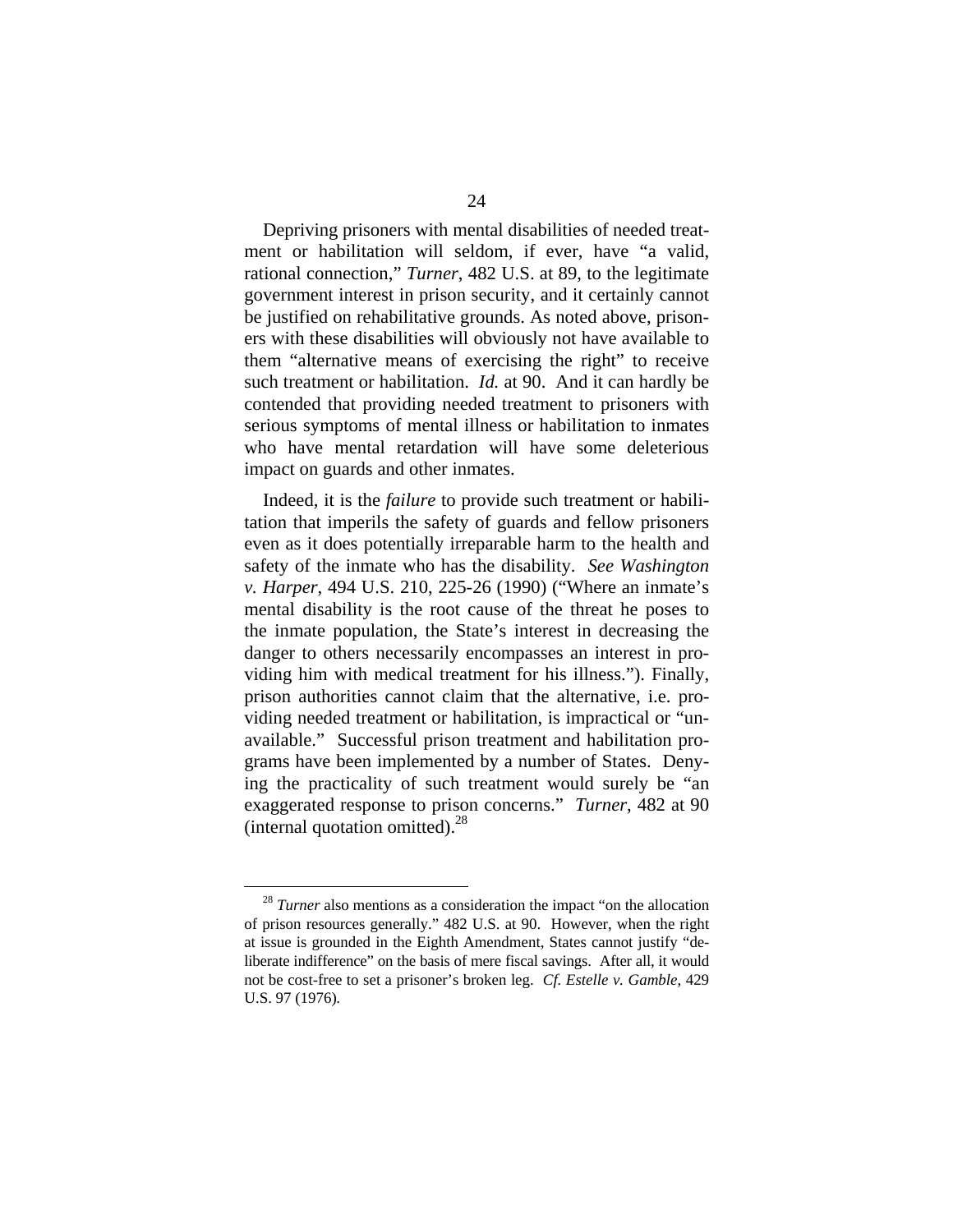Leaving the serious mental illness of a prisoner untreated, or allowing the deterioration of his mental condition or ability to cope with the harsh demands of prison life by failing to provide needed treatment or habilitation, cannot be justified.

Title II is an appropriate tool to address a very serious problem. Making it unavailable in damage actions would have the paradoxical (and arguably perverse) effect of requiring prison disputes about disability discrimination to be litigated as constitutional cases. This would both fail to recognize the seriousness of the problem, and also reduce the flexibility with which it can be addressed. Principles of federalism do not require such a drastic and harmful result.

#### **CONCLUSION**

For the foregoing reasons, *amici* urge that the judgment of the Court of Appeals be reversed.

Respectfully submitted,

JAMES W. ELLIS *Counsel of Record*  MICHAEL B. BROWDE APRIL LAND STEVEN K. HOMER CAROL SUZUKI 1117 Stanford, NE Albuquerque, NM 87131 (505) 277-2146

July 29, 2005

Counsel for *Amici Curiae*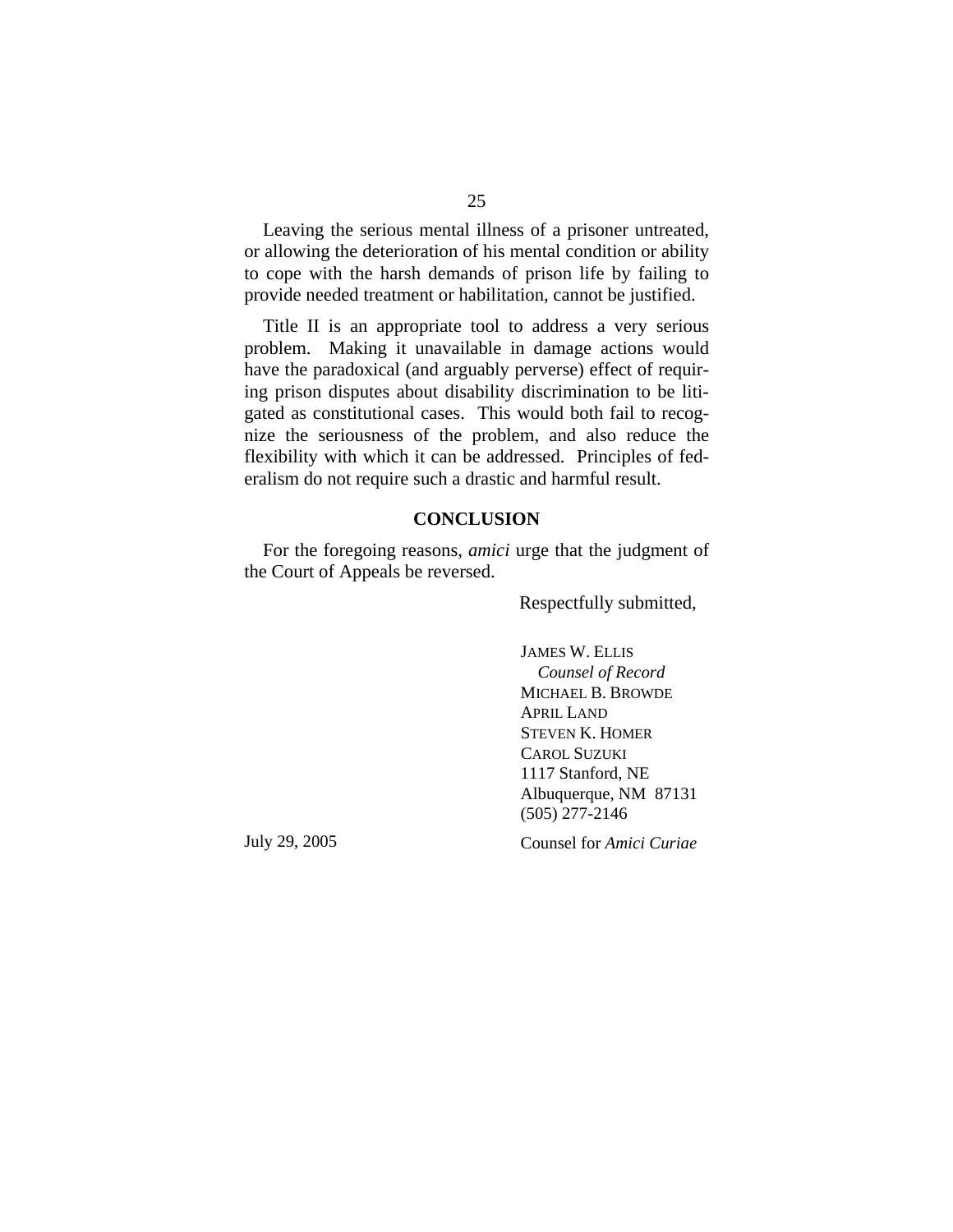#### **APPENDIX**

*The American Association on Mental Retardation* ("AAMR") is the nation's oldest and largest interdisciplinary organization of professionals and other persons who work exclusively in the field of mental retardation. AAMR promotes humane policies, sound research, and effective practices, for people with intellectual disabilities.

*The Arc of the United States* (formerly known as the Association for Retarded Citizens of the United States), through its 875 state and local chapters, is the largest national voluntary organization in the United States devoted solely to the welfare of the more than seven million children and adults with mental retardation and their families.

*The Bazelon Center for Mental Health Law* is a national public interest organization founded in 1972 to advocate for the rights of individuals with mental disabilities. The Bazelon Center has engaged in litigation, administrative advocacy, and public education to promote equal opportunities for individuals with mental disabilities. Much of the Center's work involves efforts to remedy disability-based discrimination through enforcement of the ADA.

*The National Mental Health Association* ("NMHA") is the country's oldest and largest mental health organization representing all aspects of mental health and mental illness. As an organization dedicated to achieving a just, humane and healthy society in which all people are accorded respect, dignity and the opportunity to achieve their full potential free from stigma and prejudice, the NMHA is deeply committed to realizing the promise of the Americans with Disabilities Act and to ending the widespread neglect and discrimination experienced by people with mental illness in penal confinement.